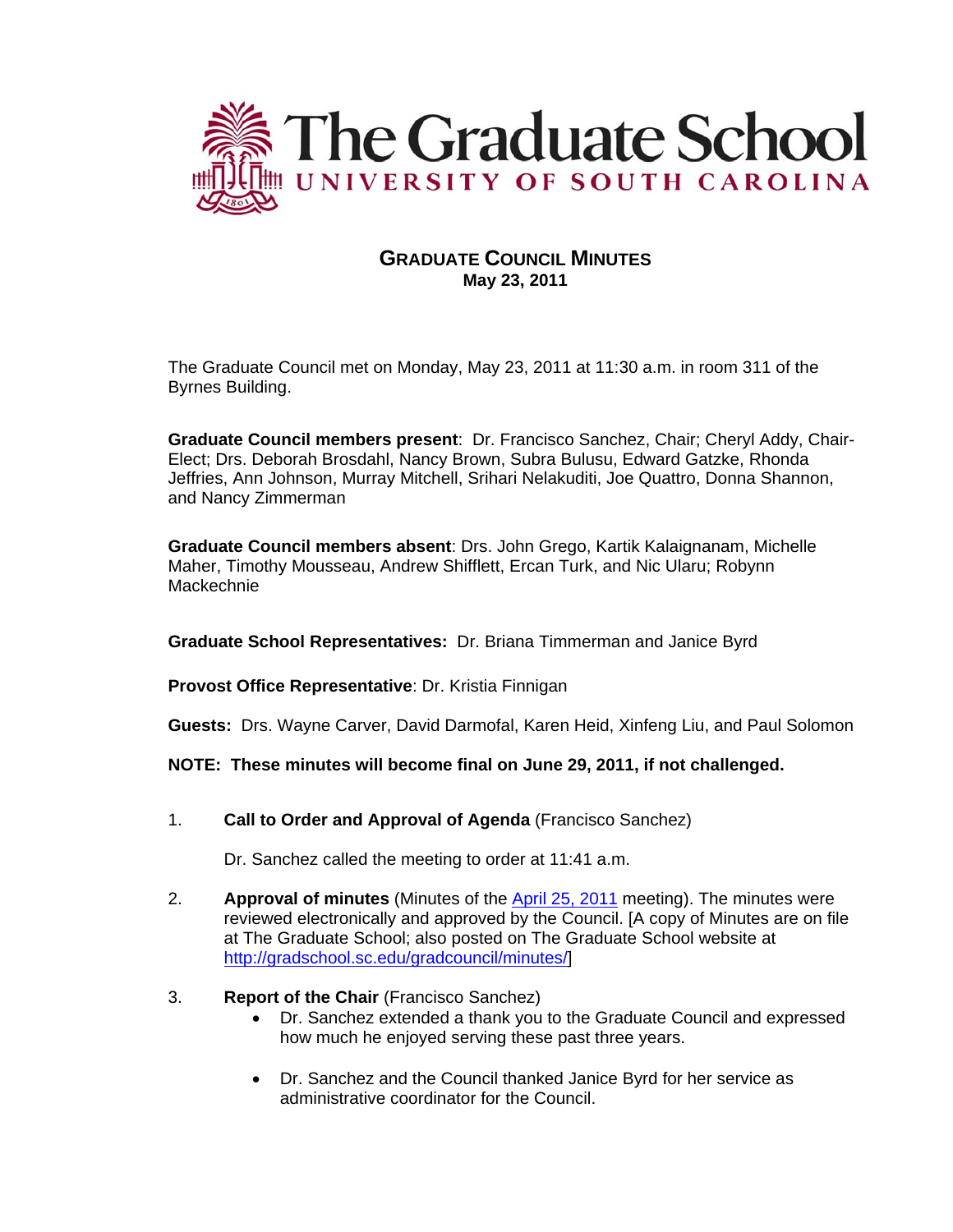4. **Report of the Interim Dean of The Graduate School** (Timothy Mousseau absent)

No report

- 5. **Report of the Associate Dean / Secretary of the Graduate Council**  (Nancy Zimmerman)
	- Dr. Zimmerman announced the new members of Council for the 2011-2012 academic year and allowed any one present to introduce themselves to existing Council members:

#### **New Members of Council:**

Wayne Carver – Medicine Michael Hodgson – Geography J. Daniel Jenkins – Music Ann Johnson – History Xinfeng Liu – Mathematics Robynn Mackechnie – Graduate Student Association Representative Paul Solomon – Library and Information Science

• Dr. Zimmerman thanked the outgoing members for their service. She presented each of them with a gift. The outgoing members are:

#### **Outgoing Members of Council:**

Nancy Brown – Social Work Murray Mitchell – Physical Education & Athletic Training Francisco Sanchez – Languages, Literatures, and Cultures Donna Shannon – Library and Information Science Andrew Shifflett – English Nic Ularu – Theatre Andrew Newton – Graduate Student Association Representative

- Dr. Zimmerman informed the Council that they must formally vote on the Chair and Chair-Elect for the 2011-2012 term. The Council voted unanimously to elect Dr. Cheryl Addy as Chair and Dr. Joe Quattro as Chair-Elect.
- 6. **Report of the Graduate Student Association Representative** (Robynn Mackechnie – Absent)

No report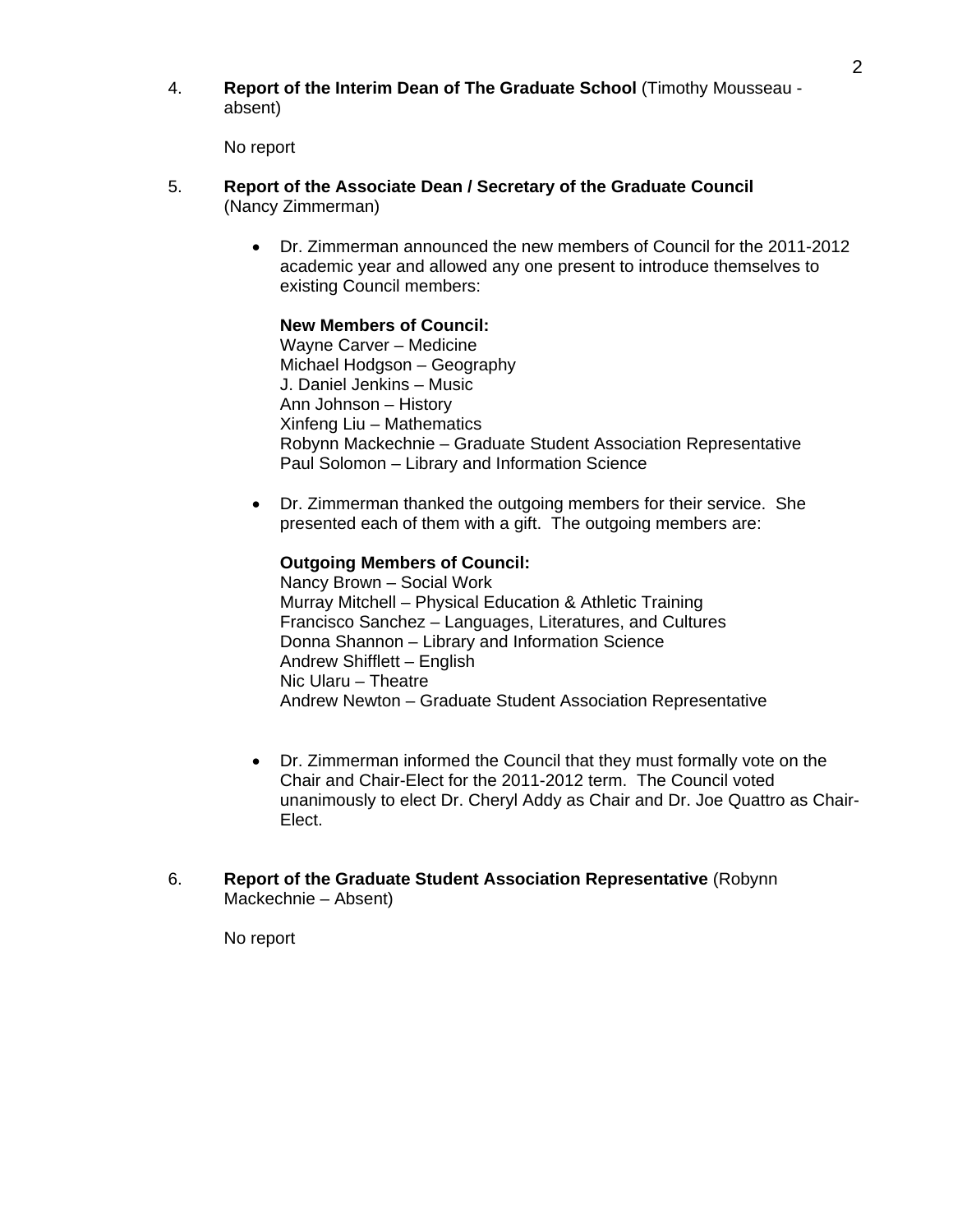## 7. **Report of the Academic Policy and Practices Committee** (Cheryl Addy)

- The Council voted unanimously to approve recommendations for changes to the ACAF 4.00 policy which addresses Graduate Assistantships. Dr. Zimmerman will forward these recommendations to Vice Provost Christine Curtis for consideration. The revisions may be viewed at the end of this document.
- The Council voted to approve recommendation for changes to the doctoral committee structure. The recommended changes were made based on the discussion with the Graduate Directors and program administrators at the Spring 2011 Graduate Directors' meeting. Dr. Zimmerman will present the changes to the Graduate Directors at the Fall 2011 meeting for final discussion and final input. The policy will be reviewed by the Committee and Council again for final approval after the Fall 2011 Graduate Director's meeting. The revisions may be viewed at the end of this document.
- 8. **Report of the Committee on 500/600 Level Courses, Distance Education, and Special Courses** (Nancy Zimmerman)

#### **April and May 2011 Graduate Council Report**

#### 5**00-600 Level Courses:**

Faculty Senate Committee on Curricula and Courses met on Friday, April 8, and Thursday, May 5, 2011.

#### **APPROVALS – April:**

EDML 553 – prerequisite, syllabus revisions for graduate students EDML 563 – prerequisite, syllabus revisions for graduate students EDLM 573 – prerequisite, syllabus revisions for graduate students EDLM 583 – prerequisite, syllabus revisions for graduate students GEOL 520 – description GEOL 537 – prerequisite GEOL 557 [=MSCI 557] – prerequisite GEOL 579 [=MSCI 579] – prerequisite and description MSCI 557 [=GEOL 557] – prerequisite and description MSCI 579 [=GEOL 570] – prerequisite and description MSCI 505- prerequisite ENGL 550 – deletion ENGL 550 [=LINT 521] – new LING 521 [=ENGL 550] – new PHIL 522 [=LING 627] – title and description LING 627 [=PHIL 522] – title and description STAT 535 – new and DED STAT 517 – number to 540 STAT 541 – new and DED ECIV 526 – new and DED ECIV 588 – new and DED RETL 530 – new ARTE 525P – new ARTE 541 – number to 540P and prerequisite ARTE 560 – title and description ARTE 560P – new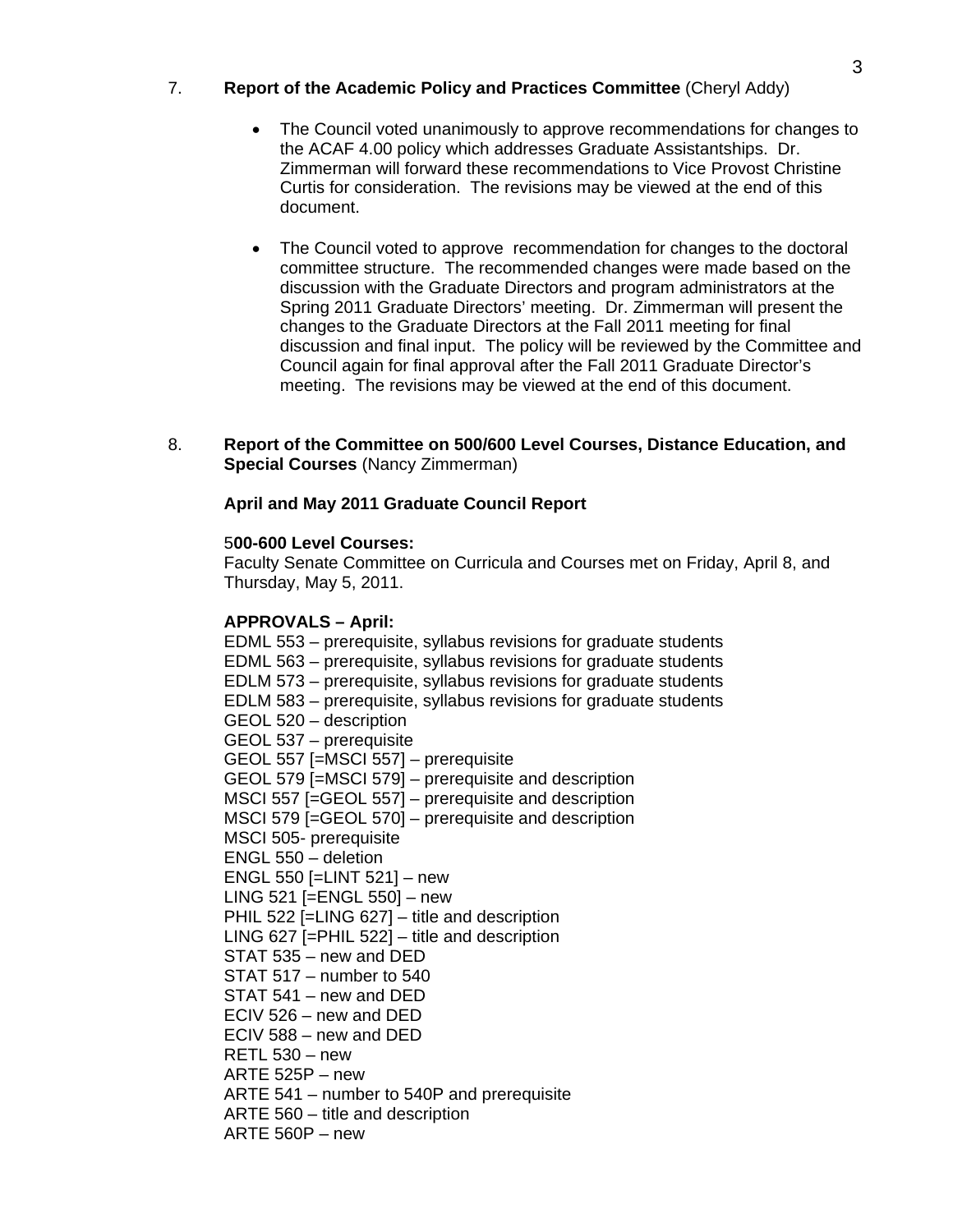- ARTS 510 credit hours, prerequisite and description
- ARTS 511 credit hours, prerequisite and description
- ARTS 516 title, credit hours, prerequisite and description
- ARTS 517 title, credit hours, prerequisite and description
- ARTS 520 credit hours
- ARTS 521 credit hours
- ARTS 525 credit hours
- ARTS 530 title, credit hours and prerequisite
- ARTS 531 title and credit hours
- ARTS 560 title, credit hours and prerequisite
- ARTS 561 title credit hours and prerequisite

#### **APPROVALS – May:**

AFAM 656 [=ENGL 565, THEA 565] – new ENGL 565 [=AFAM 565, THEA 565] – cross listing THEA 565 [=AFAM 565, ENGL 565] – cross listing BMEN 546 – new BMEN 572 – new EMCH 516 – description HRSM 555 – new HRTM 575 – new HRTM 484 [=ITEC 584] – number change to 584, cross-listing, prerequisite, and DED ITEC 584 [=HRTM 584] – title cross-listing, description, and DED MUSC 571 – new MUSC 572 – new NURS 541 [=WGST 451] – DED WGST 451 [=NURS 541] – DED ENHS 555 – new ENHS 592 – new  $EXSC 541 - new$ EXSC 669 – new EXSC 695 – new

The next meeting of the Committee on Curricula and Courses will be held August 17, 2011, at 11:00 AM.

| <b>APPROVALS – DED:</b> |           |           |
|-------------------------|-----------|-----------|
| PSYC 700                | SLID 795A | SOWK 768N |
| SOWK 771                | SOWK 768N |           |

9. **Fellowships and Scholarships Committee** (Joe Quattro)

No report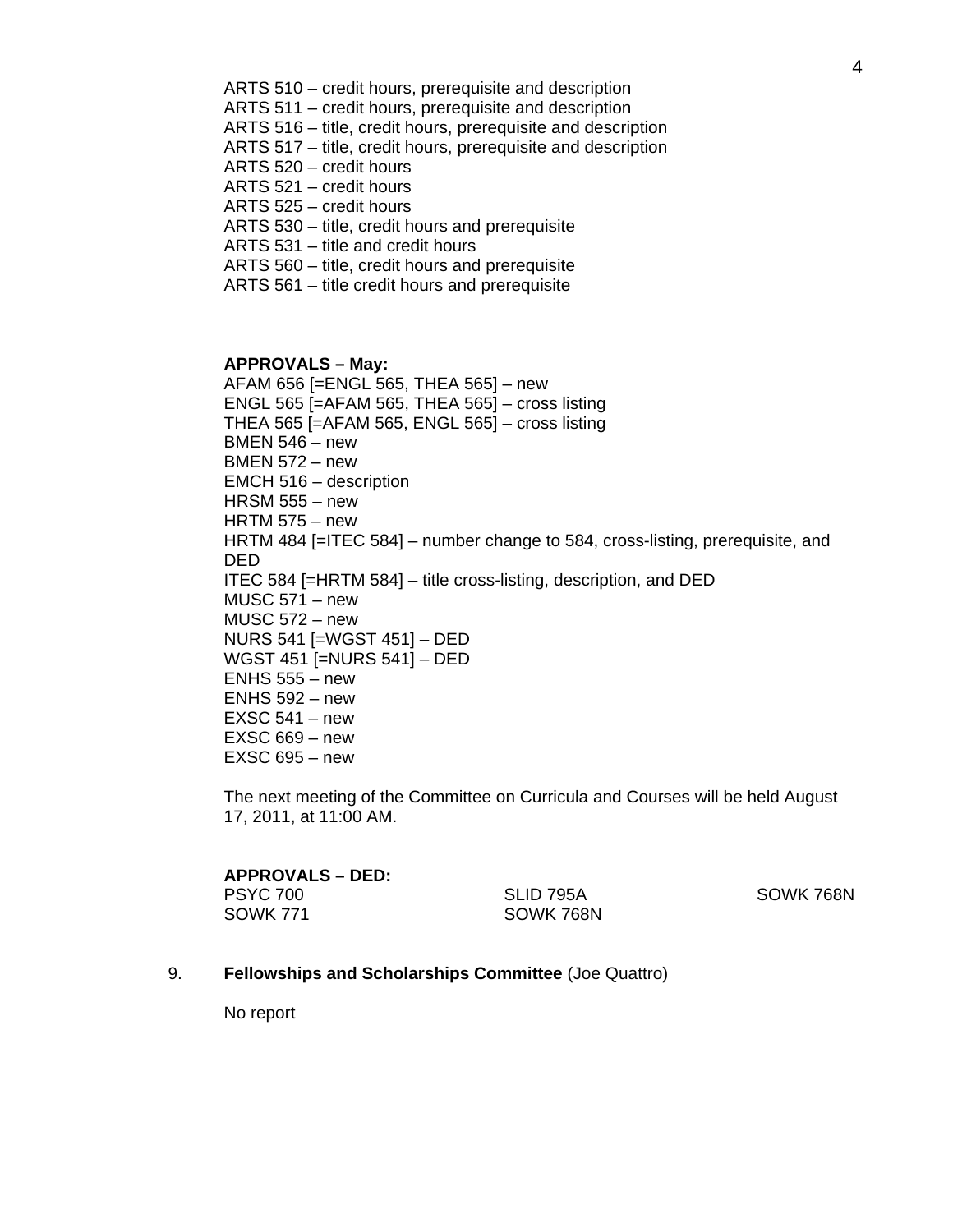10. **Report of the Humanities, Social Sciences, Education, and Related Professional Programs Committee** (Murray Mitchell)

#### **COLLEGE OF ARTS AND SCIENCES**

*Art* 

Academic Program Actions Proposal/Bulletin Change:

**APPROVED**

#### [M.A.T. in Art Education](http://gradschool.sc.edu/gradcouncil/curr_docs/APAMATARTEDUCATION_201111.pdf)

New courses are being added to the M.A.T. in Art Education curriculum in order to extend methods in secondary art instruction, satisfy a requirement for 100 hours of observation and practical experience by the State of South Carolina for certification purposes, and to move all our 500 level courses to 700 level courses to align the program of study to the Graduate School requirements.

[Effective: Fall 2011]

New Course Proposal: **APPROVED ARTE 725 –** [Elementary Pedagogy Methods for Art Instruction \(3\)](http://gradschool.sc.edu/gradcouncil/curr_docs/NCPARTE725_201111.pdf) Art methods for elementary schools

Coreq: ARTE 725 P

[Effective: Fall 2011]

New Course Proposal: **APPROVED ARTE 725 P –** [Elementary Pedagogy Methods for Art Instruction](http://gradschool.sc.edu/gradcouncil/curr_docs/NCPARTE725P_201111.pdf)  [Practicum \(1\)](http://gradschool.sc.edu/gradcouncil/curr_docs/NCPARTE725P_201111.pdf) Art methods for elementary schools practicum

Coreq: ARTE 725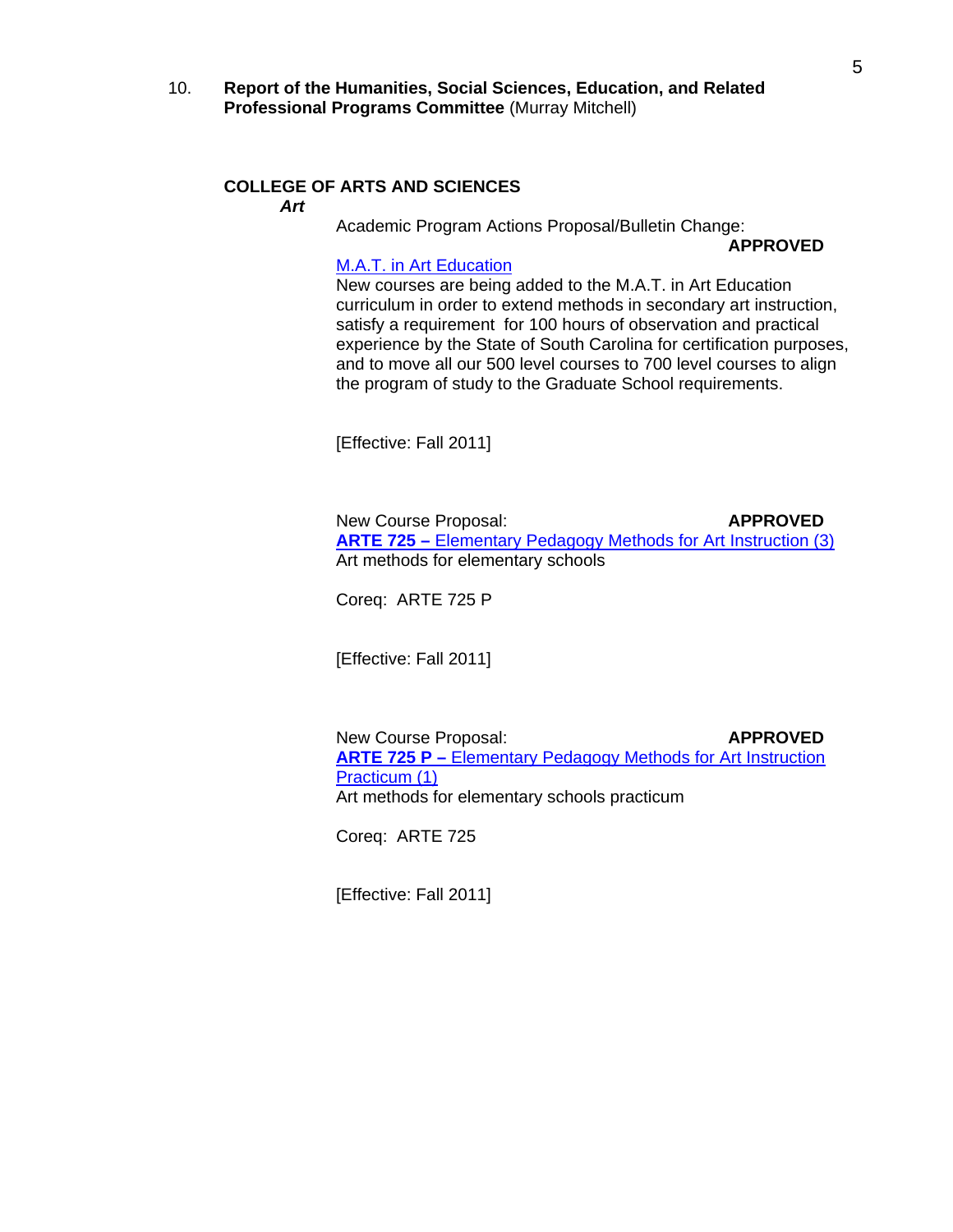New Course Proposal: **APPROVED** 

 **ARTE 740 –** [Art Program for Schools \(3\)](http://gradschool.sc.edu/gradcouncil/curr_docs/NCPARTE740_201111.pdf) An introduction to the art education profession. Curriculum development and current issues are examined.

Prereq: ARTE 725 and ARTE 725 P Coreq: ARTE 740 P

[Effective: Fall 2011]

New Course Proposal: **APPROVED ARTE 740 P –** [Art Program for Schools Practicum \(1\)](http://gradschool.sc.edu/gradcouncil/curr_docs/NCPARTE741_201111.pdf) An introduction to the art education profession through practical experience.

Prereq: ARTE 725 and ARTE 725 P Coreq: ARTE 740

[Effective: Fall 2011]

New Course Proposal: **APPROVED ARTE 760 –** [Secondary Pedagogy Methods for Art Instruction \(3\)](http://gradschool.sc.edu/gradcouncil/curr_docs/NCPARTE760_2011111.pdf) Secondary methods of art instruction

Coreq: ARTE 760 P

[Effective: Fall 2011]

**New Course Proposal: APPROVED ARTE 760 P –** [Secondary Pedagogy Methods for Art Instruction](http://gradschool.sc.edu/gradcouncil/curr_docs/NCPARTE760P_201111.pdf)  [Practicum \(1\)](http://gradschool.sc.edu/gradcouncil/curr_docs/NCPARTE760P_201111.pdf) **Practical experience in secondary methods of art instruction** 

Coreq: ARTE 760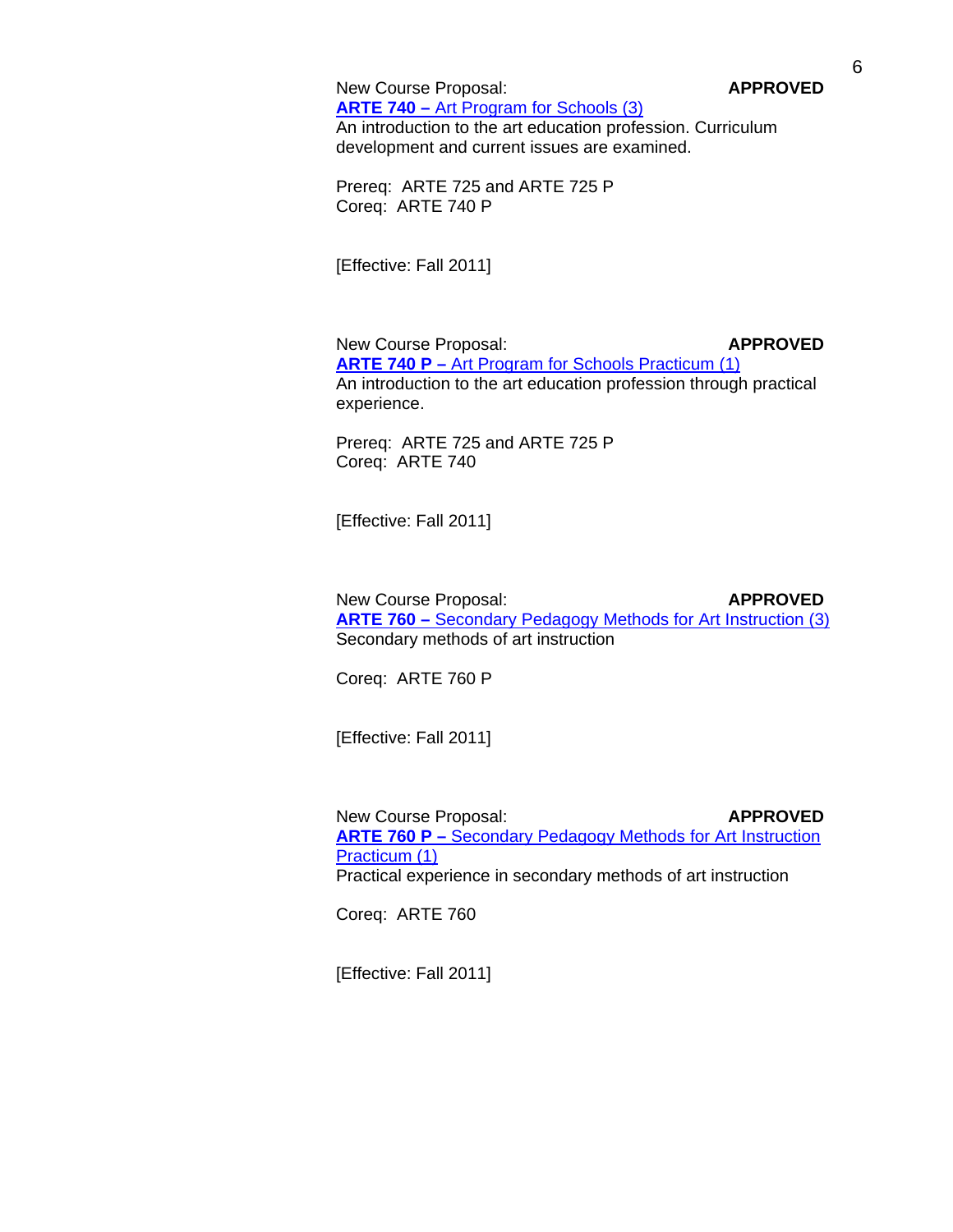New Course Proposal: **APPROVED ARTE 765 –** [Art Education Internship Seminar \(3\)](http://gradschool.sc.edu/gradcouncil/curr_docs/NCPARTE765_201111.pdf) Seminar for art education internship. Students will be guided through practical field experience and the ADEPT evaluation system.

Coreq: ARTE 771

[Effective: Fall 2011]

New Course Proposal: **APPROVED ARTE 771 –** [Art Education Internship \(12\)](http://gradschool.sc.edu/gradcouncil/curr_docs/NCPARTE771_201111.pdf) Internship in art education

Coreq: ARTE 765

[Effective: Fall 2011]

#### *Languages, Literatures, and Cultures*

Academic Program Actions Proposal/Bulletin Change:

**APPROVED**

# [M.A. and Ph.D. in Comparative Literature](http://gradschool.sc.edu/gradcouncil/curr_docs/APAMAPhDComparativeLit_201111.pdf)

Proposal to allow FORL 776 to count toward total credit hours for teaching assistants and make FORL 776 an option for students in the program who are not teaching assistants. Also, to make CPLT 700 an option instead of a requirement for M.A. and Ph.D. degrees in Comparative Literature and to clarify degree requirements in the *Graduate Studies Bulletin*.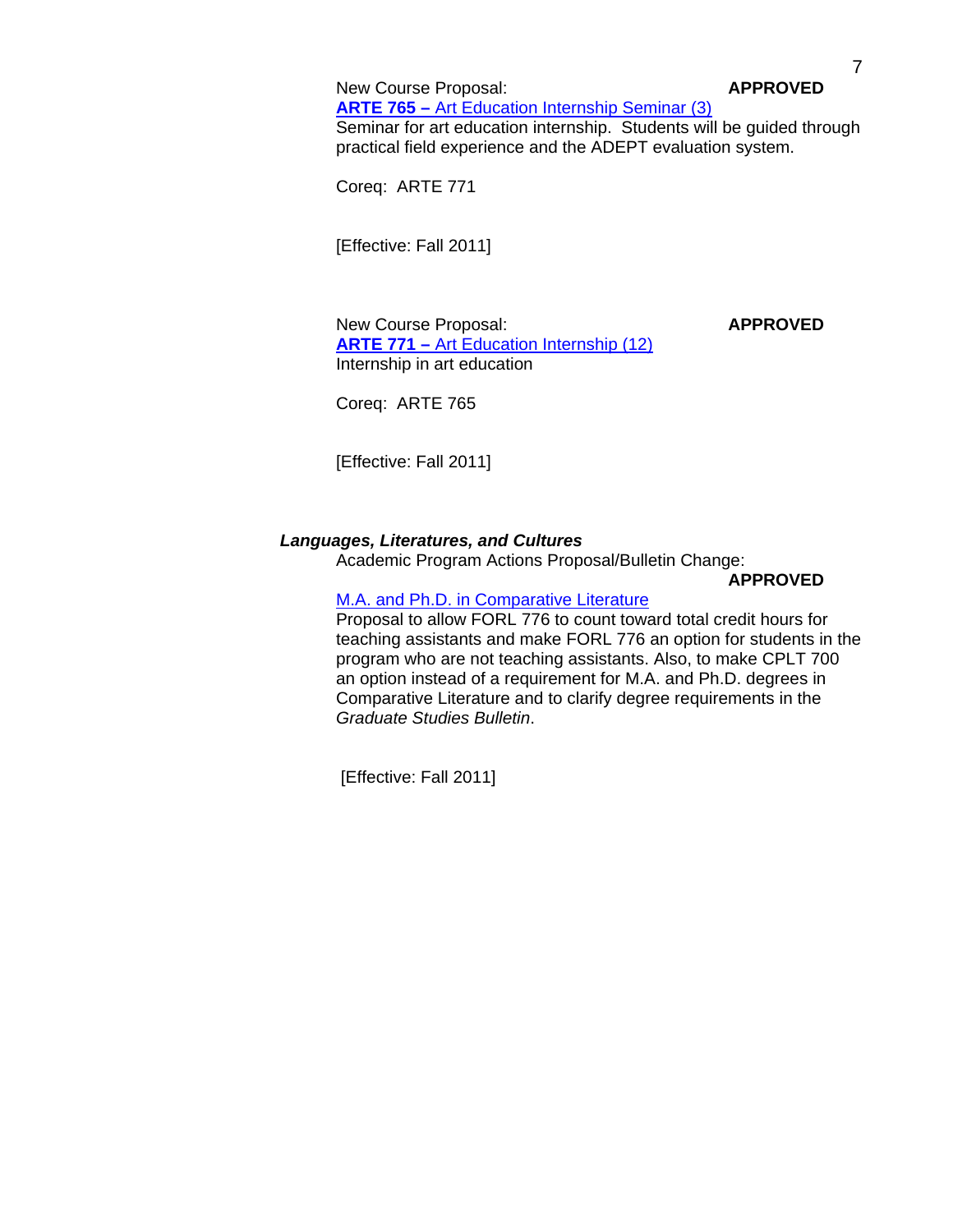# **APPROVED**

#### [M.A. in French](http://gradschool.sc.edu/gradcouncil/curr_docs/APAMAFrench_201111.pdf)

The teaching of languages has in the last two decades undergone a tremendous transformation. Teaching languages and language pedagogy is among the most important goals of our Department. The majority of our students in the M.A. program in French seek careers in teaching. While FORL 776 has been offered in the past as a required course for all graduate teaching assistants without counting toward the total credit hours, the faculty has voted to make FORL 776 as part of the MPOS. We as a faculty have come to realize that the course teaches students to become good and effective teachers. FORL 776's focus on pedagogical theory and practice addresses ways to maximize learning outcomes, deal with problem students, communicate strategies and goals to students, and employ effective class management. FORL 776 also includes pedagogical strategies for teaching literary or visual texts to students and for maximizing the use of available and developing technology in teaching.

The DLLC faculty has decided to require FORL 776 of all graduate teaching assistants, and allow it to count toward their degrees. Graduate teaching assistants who have substantial prior teaching experience and who can demonstrate ample pedagogical skills will be exempt from the course.

Students in the M.A. program in French who are not graduate teaching assistants may take FORL 776 as an elective in the degree.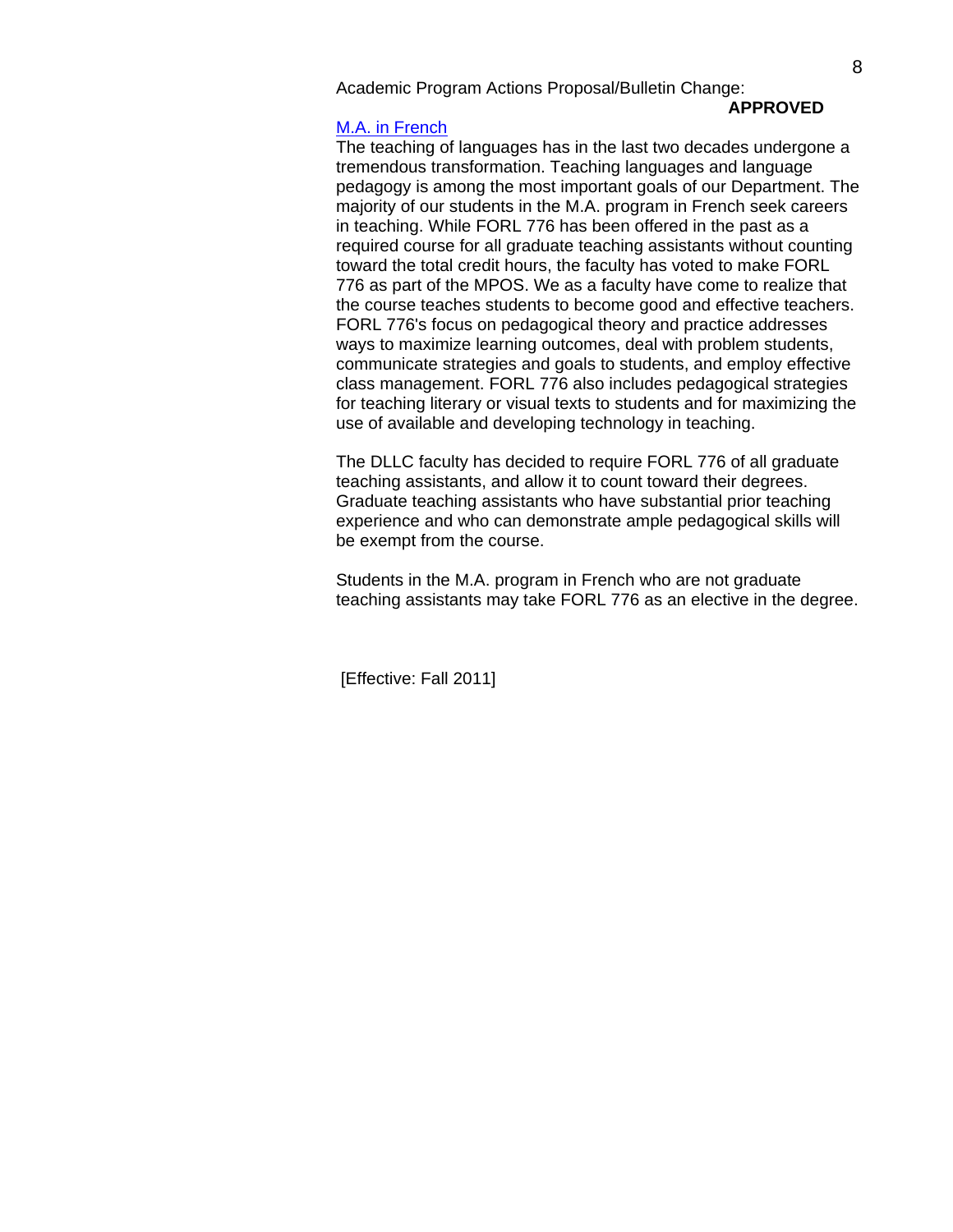# **APPROVED**

#### [M.A. in German](http://gradschool.sc.edu/gradcouncil/curr_docs/APAMAGerman_201111.pdf)

The teaching of languages has in the last two decades undergone a tremendous transformation. Teaching languages and language pedagogy is among the most important goals of our Department. The majority of our students in the M.A. program in German seek careers in teaching. While FORL 776 has been offered in the past as a required course for all graduate teaching assistants without counting toward the total credit hours, the faculty has voted to make FORL 776 as part of the MPOS. We as a faculty have come to realize that the course teaches students to become good and effective teachers. FORL 776's focus on pedagogical theory and practice addresses ways to maximize learning outcomes, deal with problem students, communicate strategies and goals to students, and employ effective class management. FORL 776 also includes pedagogical strategies for teaching literary or visual texts to students and for maximizing the use of available and developing technology in teaching.

The DLLC faculty has decided to require FORL 776 of all graduate teaching assistants, and allow it to count toward their degrees. Graduate teaching assistants who have substantial prior teaching experience and who can demonstrate ample pedagogical skills will be exempt from the course.

Students in the M.A. program in German who are not graduate teaching assistants may take FORL 776 as an elective in the degree.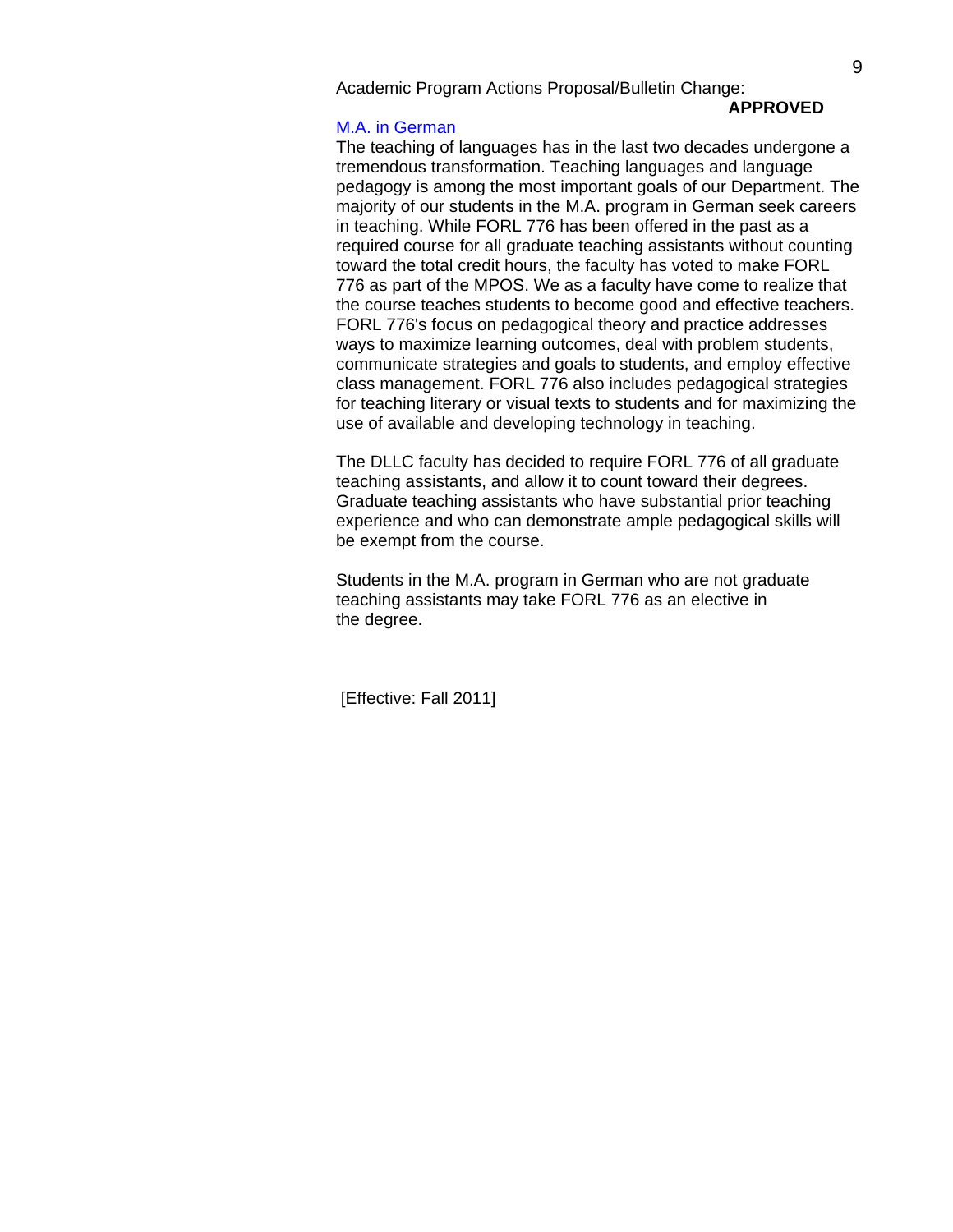#### **APPROVED**

#### [M.A. in Spanish](http://gradschool.sc.edu/gradcouncil/curr_docs/APAMASpanish_201111.pdf)

The teaching of languages has in the last two decades undergone a tremendous transformation. Teaching languages and language pedagogy is among the most important goals of our Department. The majority of our students in the M.A. program in Spanish seek careers in teaching. While FORL 776 has been offered in the past as a required course for all graduate teaching assistants without counting toward the total credit hours, the faculty has voted to make FORL 776 as part of the MPOS. We as a faculty have come to realize that the course teaches students to become good and effective teachers. FORL 776's focus on pedagogical theory and practice addresses ways to maximize learning outcomes, deal with problem students, communicate strategies and goals to students, and employ effective class management. FORL 776 also includes pedagogical strategies for teaching literary or visual texts to students and for maximizing the use of available and developing technology in teaching.

The DLLC faculty has decided to require FORL 776 of all graduate teaching assistants, and allow it to count toward their degrees. Graduate teaching assistants who have substantial prior teaching experience and who can demonstrate ample pedagogical skills will be exempt from the course.

Students in the M.A. program in Spanish who are not graduate teaching assistants may take FORL 776 as an elective in the degree.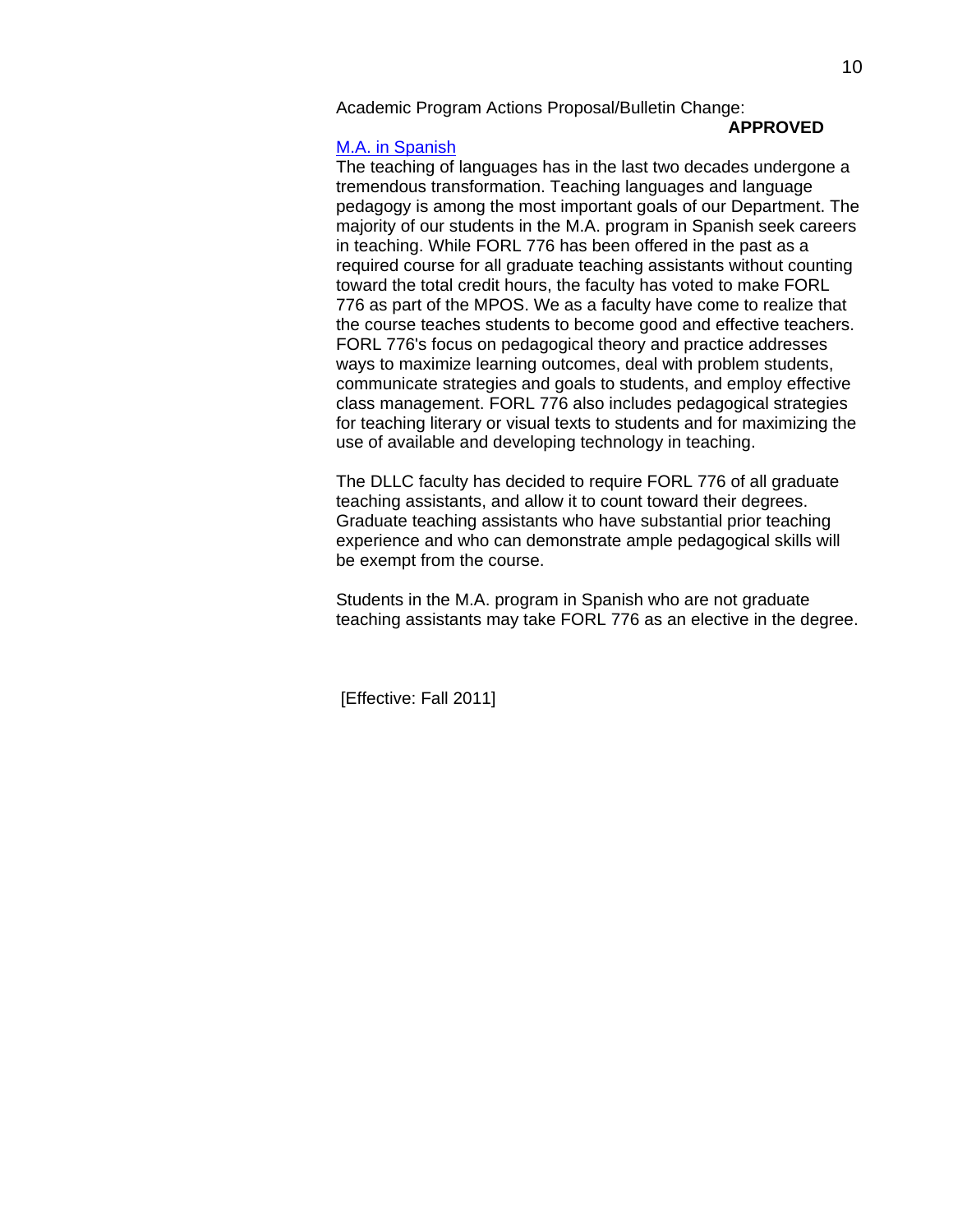Course Change Proposal: **APPROVED**

**From: FORL 776 –** [The Teaching of Foreign Languages in](http://gradschool.sc.edu/gradcouncil/curr_docs/CCPFORL776(2)_201111.pdf)  [College \(3\)](http://gradschool.sc.edu/gradcouncil/curr_docs/CCPFORL776(2)_201111.pdf) Basic theoretical principles of foreign language

teaching in college.

Note: Required of all graduate assistants. This course will not count toward the M.A., M.A.T., or Ph.D. degrees.

# Times Course Can Be Taken: 2

**To: FORL 776 –** The Teaching of Foreign Languages in College (3) Basic theoretical principles of foreign language teaching in college.

> Note: Required of all graduate teaching assistants. Required of all M.A. T. students. Other students may use as an elective.

[Effective: Fall 2011]

#### Course Change Proposal: **APPROVED From: [FORL 776 A,C,D,F,G,J,L,P,R –](http://gradschool.sc.edu/gradcouncil/curr_docs/CCPFORL776_201111.pdf)** The Teaching of

[Specific Foreign Languages in College \(1\)](http://gradschool.sc.edu/gradcouncil/curr_docs/CCPFORL776_201111.pdf) Basic theoretical principles of foreign language teaching in college.

Note: Languages include Arabic, Chinese, French, German, Japanese, Latin, Portuguese, Russian, and Spanish, by prefix. Required of all graduate assistants teaching that specific language. This course will not count toward the M.A., M.A.T., or Ph.D. degrees.

#### **To: DELETE**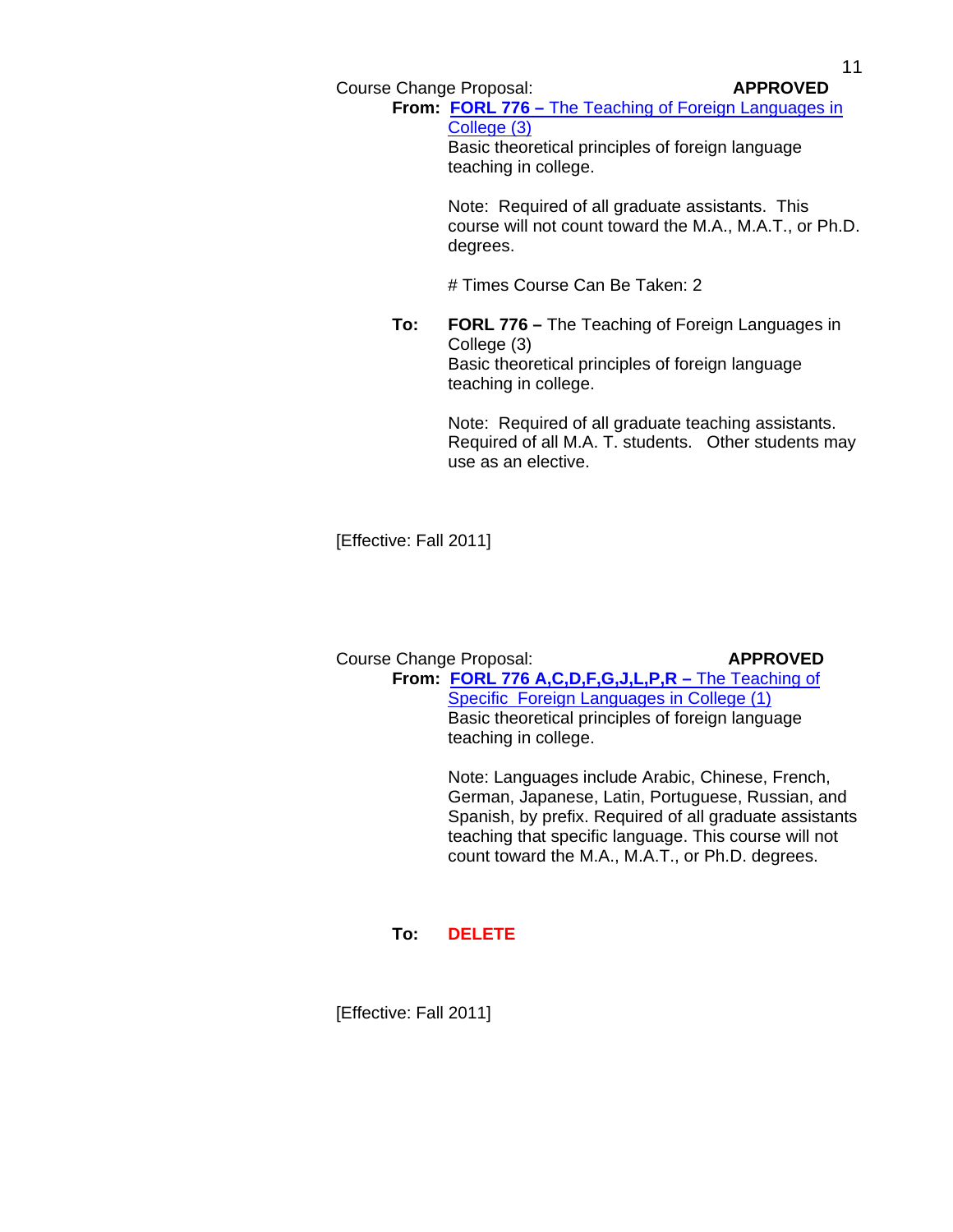#### **COLLEGE OF MASS COMMUNICATION AND INFORMATION STUDIES**

#### *School of Library and Information Science*

Course Change Proposal: **APPROVED**

**From: SLIS 724 –** [Special Libraries \(3\)](http://gradschool.sc.edu/gradcouncil/curr_docs/CCPSLIS724_201111.pdf)

An overview of industrial, business, governmental, and professional libraries and related information organizations. Study of their organizational characteristics, governance, services, distinctive features. Major part of course is simulation of information management problems in these organizations.

Prereq: SLIS 701, 703, 704, 707

**To: SLIS 724 –** Special Libraries (3) An overview of industrial, business, governmental, and professional libraries and related information organizations. Study of their organizational characteristics, governance, services, distinctive features. Major part of course is simulation of information management problems in these organizations.

Prereq: **None**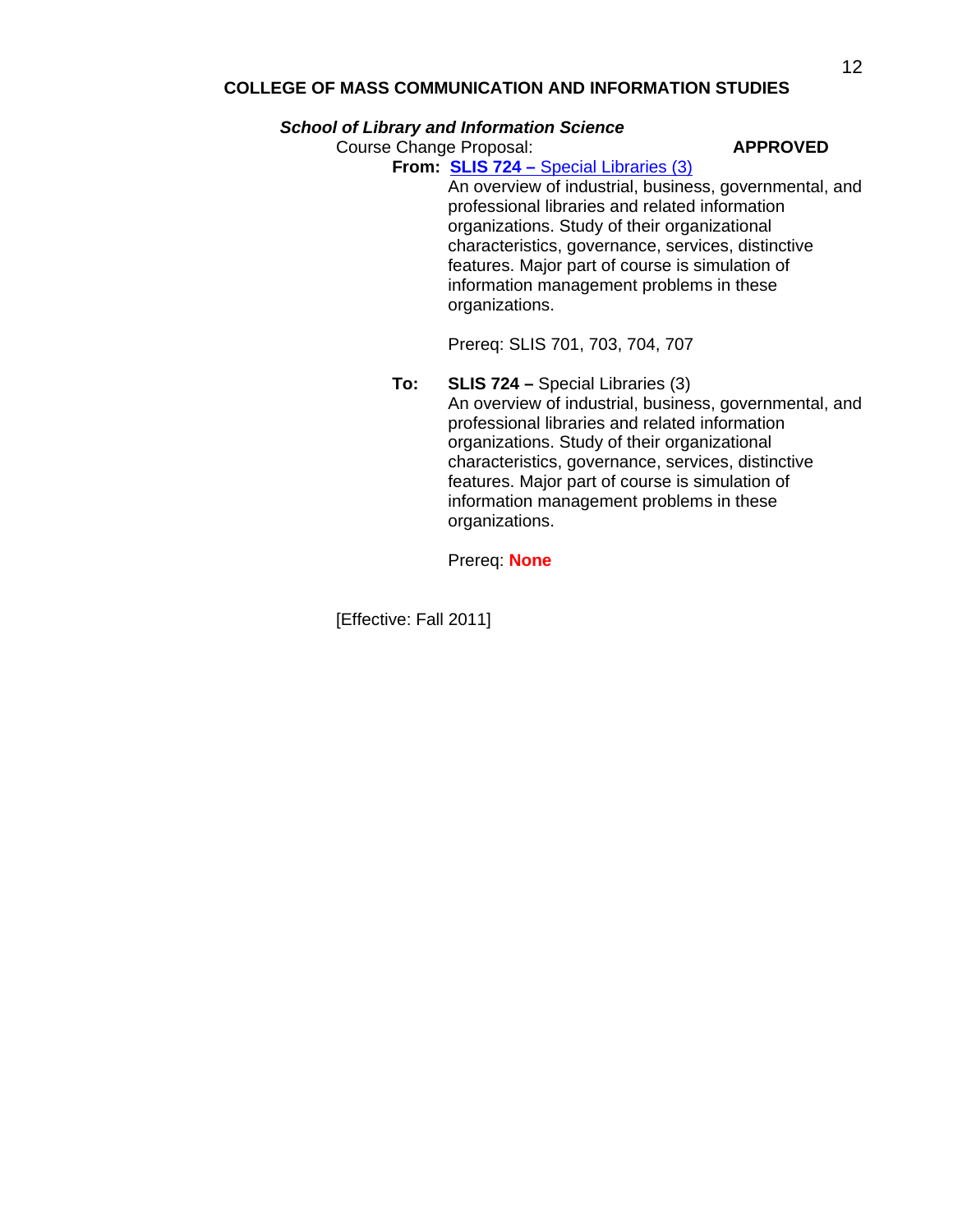Course Change Proposal: **APPROVED** 

**From: SLIS 748 –** [Business Information Sources and](http://gradschool.sc.edu/gradcouncil/curr_docs/CCPSLIS748_201111.pdf)  [Services \(3\)](http://gradschool.sc.edu/gradcouncil/curr_docs/CCPSLIS748_201111.pdf)

> Coverage of the bibliographic and information systems relevant to contemporary managerial information needs, with emphasis on the literature of business and finance, and including statistical materials, literature guides, and investment services. Specialized problems related to the organization and operation of business information systems. Practice in question consultation and database searching will be included.

Prereq: SLIS 703 and 707

**To: SLIS 748 –** Business Information Sources and Services (3)

Coverage of the bibliographic and information systems relevant to contemporary managerial information needs, with emphasis on the literature of business and finance, and including statistical materials, literature guides, and investment services. Specialized problems related to the organization and operation of business information systems. Practice in question consultation and database searching will be included.

Prereq: SLIS 740

[Effective: Fall 2011]

## **MOORE SCHOOL OF BUSINESS**

New Course Proposal: **APPROVED MKTG 715 –** [Pricing Strategy and Analysis \(3\)](http://gradschool.sc.edu/gradcouncil/curr_docs/NCPMKTG715_201111.pdf) Economics and behavioral foundations of pricing strategy formulation and implementation.

Prereq: MKTG 701 or DMSB 701, or equivalent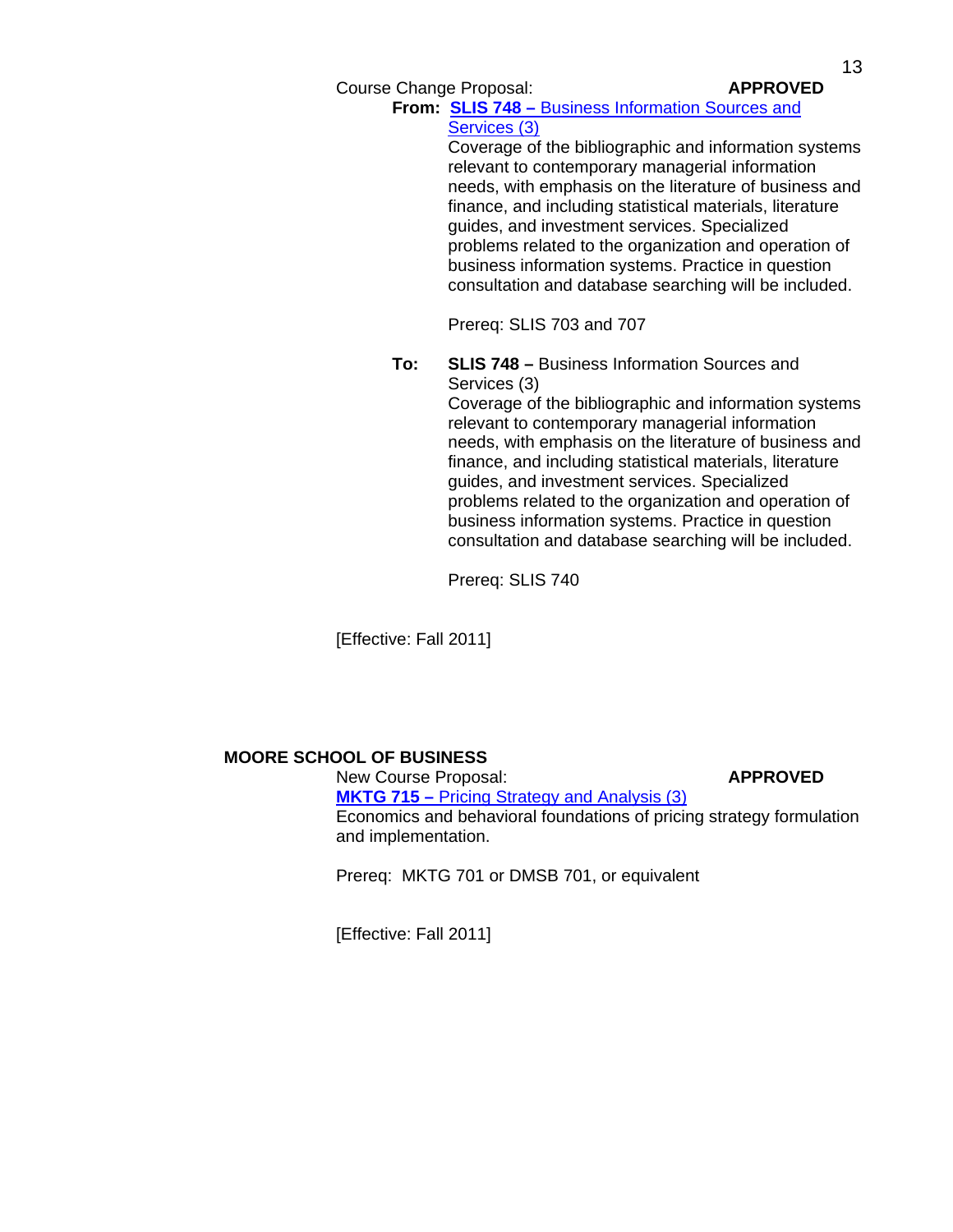**NOTIFICATION**: Because of the timeline for accreditation, the Graduate School approved the following Bulletin change administratively and the changes was endorsed by Graduate Council:

#### **Rationale for Name Change Courses and Bulletin Program of Study:**

In order to meet federal mandate and accreditation requirements, the Program in Special Education needs to change all reference to Mental Retardation to Intellectual Disabilities.

#### **Federal Law signed in November, 2010**

Public Law No. 111-256 (P.L. 111-256), also known as Rosa's Law amends the Individuals with Disabilities Education Act, the Americans with Disabilities Act, Section 504 of the Rehabilitation Act of 1973, and several other federal laws to strike variations of the term "mentally retarded" and replace them with variations of the term "intellectual disability."

| <b>Current Course Names</b>                       | Name changes due to Federal Law                |  |
|---------------------------------------------------|------------------------------------------------|--|
| EDEX 619 - Nature of Students with Mental         | EDEX 619 - Nature of Students with             |  |
| Retardation                                       | <b>Intellectual Disabilities</b>               |  |
| Credits: 3                                        | Credits: 3                                     |  |
| Nature and causes of mental retardation,          | Nature and causes of intellectual              |  |
| behavior, and potentialities of persons with      | disabilities, behavior, and potentialities of  |  |
| mental retardation                                | persons with intellectual disabilities         |  |
| Cross-listed Course: PSYC 524                     | Cross-listed Course: PSYC 524                  |  |
|                                                   |                                                |  |
|                                                   |                                                |  |
| EDEX 712 - Instruction of Students with           | EDEX 712 - Instruction of Students with        |  |
| <b>Mild to Moderate Retardation</b><br>Credits: 3 | <b>Intellectual Disabilities</b><br>Credits: 3 |  |
| Methods and materials to teach students with      | Methods and materials to teach students with   |  |
| mild to moderate mental retardation.              | intellectual disabilities                      |  |
| Prerequisites: EDEX 523 or PSYC 528 or            | Prerequisites: EDEX 523 or PSYC 528 or         |  |
| consent of instructor                             | consent of instructor                          |  |
|                                                   |                                                |  |
|                                                   |                                                |  |
| EDEX 714M - Practicum in Instruction of           | EDEX 714M - Practicum in Instruction of        |  |
| Exceptional Children II: MM (Mental               | Exceptional Children II: ID (Intellectual      |  |
| Retardation)                                      | <b>Disabilities</b> )                          |  |
| Credits: 3                                        | Credits: 3                                     |  |
| Experience in the direct teaching of children     | Experience in the direct teaching of children  |  |
| with disabilities in settings appropriate to      | with disabilities in settings appropriate to   |  |
| student's area of specialization. Includes        | student's area of specialization. Includes     |  |
| weekly seminar.                                   | weekly seminar.                                |  |
| Prerequisites: consent of instructor              | Prerequisites: consent of instructor           |  |
|                                                   |                                                |  |
|                                                   |                                                |  |
| EDEX 796 - Directed Teaching in Special           | EDEX 796 - Directed Teaching in Special        |  |
| Education                                         | Education                                      |  |
| Credits: 12                                       | Credits: 12                                    |  |
| Application of effective teaching techniques      | Application of effective teaching techniques   |  |
| and organization of instructional settings for    | and organization of instructional settings for |  |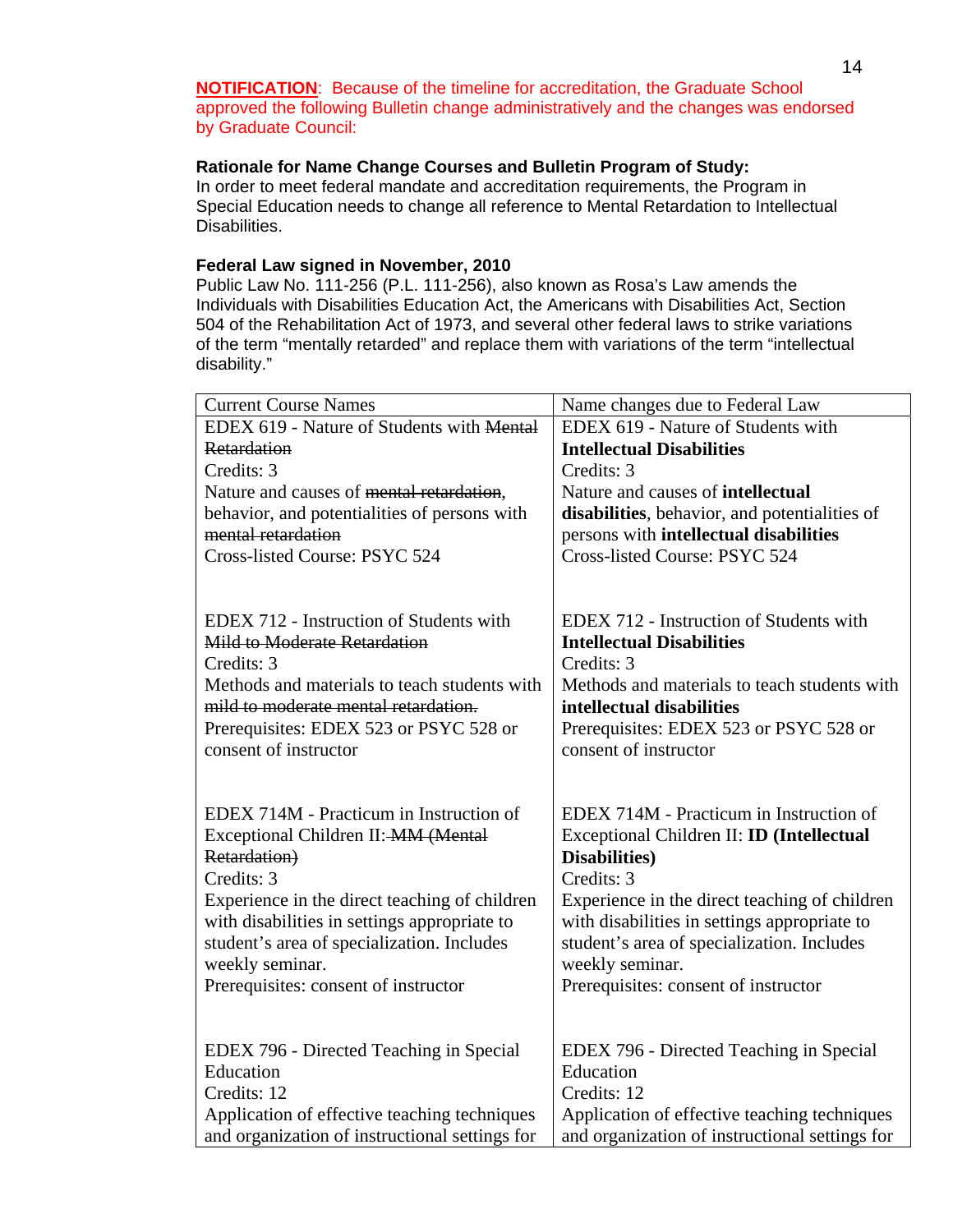| exceptional learners in selected areas of      | exceptional learners in selected areas of             |
|------------------------------------------------|-------------------------------------------------------|
| specialization. B (Behavioral Disorders), L    | specialization. B (Behavioral Disorders), L           |
| (Learning Disabilities), MM (Mental            | (Learning Disabilities), <b>ID</b> (Intellectual      |
| Retardation), S (Severe/Multiple)              | <b>Disabilities</b> ), S (Severe/Multiple)            |
|                                                |                                                       |
| Prerequisites: Admission to the Professional   | Prerequisites: Admission to the Professional          |
| Teacher Certification Program and              | <b>Teacher Certification Program and</b>              |
| completion of the special education core       | completion of the special education core              |
|                                                |                                                       |
|                                                |                                                       |
| <b>EDEX 891 - Advanced Educational</b>         | <b>EDEX 891 - Advanced Educational</b>                |
| Procedures for Exceptional Children: B         | Procedures for Exceptional Children: B                |
| (Behavioral Disorders); L (Learning            | (Behavioral Disorders); L (Learning                   |
| Disabilities); MM (Mental Retardation); N      | Disabilities); <b>ID</b> (Intellectual Disabilities); |
| (Non-Categorical); S (Severe); V (Visual)      | N (Non-Categorical); S (Severe); V (Visual)           |
| Impairments)                                   | Impairments)                                          |
| Credits: 3                                     | Credits: 3                                            |
| Procedures to be used in special education     | Procedures to be used in special education            |
| classrooms, emphasis on curriculum,            | classrooms, emphasis on curriculum,                   |
| methods, and materials for learners with       | methods, and materials for learners with              |
| disabilities.                                  | disabilities.                                         |
| Prerequisites: vary by specialization; consent | Prerequisites: vary by specialization; consent        |
| of instructor                                  | of instructor                                         |
|                                                |                                                       |
|                                                |                                                       |

11. **Report of Science, Math, and Related Professional Programs Committee** (Edward Gatzke and Srihari Nelakuditi for John Grego)

## **COLLEGE OF ARTS AND SCIENCES**

## *School of the Environment*

 Academic Program Actions Proposal/Bulletin Change: [M.E.E.R.M. – Comprehensive Exam](http://gradschool.sc.edu/gradcouncil/curr_docs/APAMEERM_201111.pdf)

The university requires clearer definitions of how the comprehensive assessment will be applied to graduate students in M.S. programs. We have revisited the M.E.E.R.M. graduate bulletin listing and have found that the current definition of the comprehensive assessment does not existent. We have suggested wording to be added to the M.E.E.R.M. bulletin listing to cover the comprehensive assessment for students in both the thesis and non-thesis programs.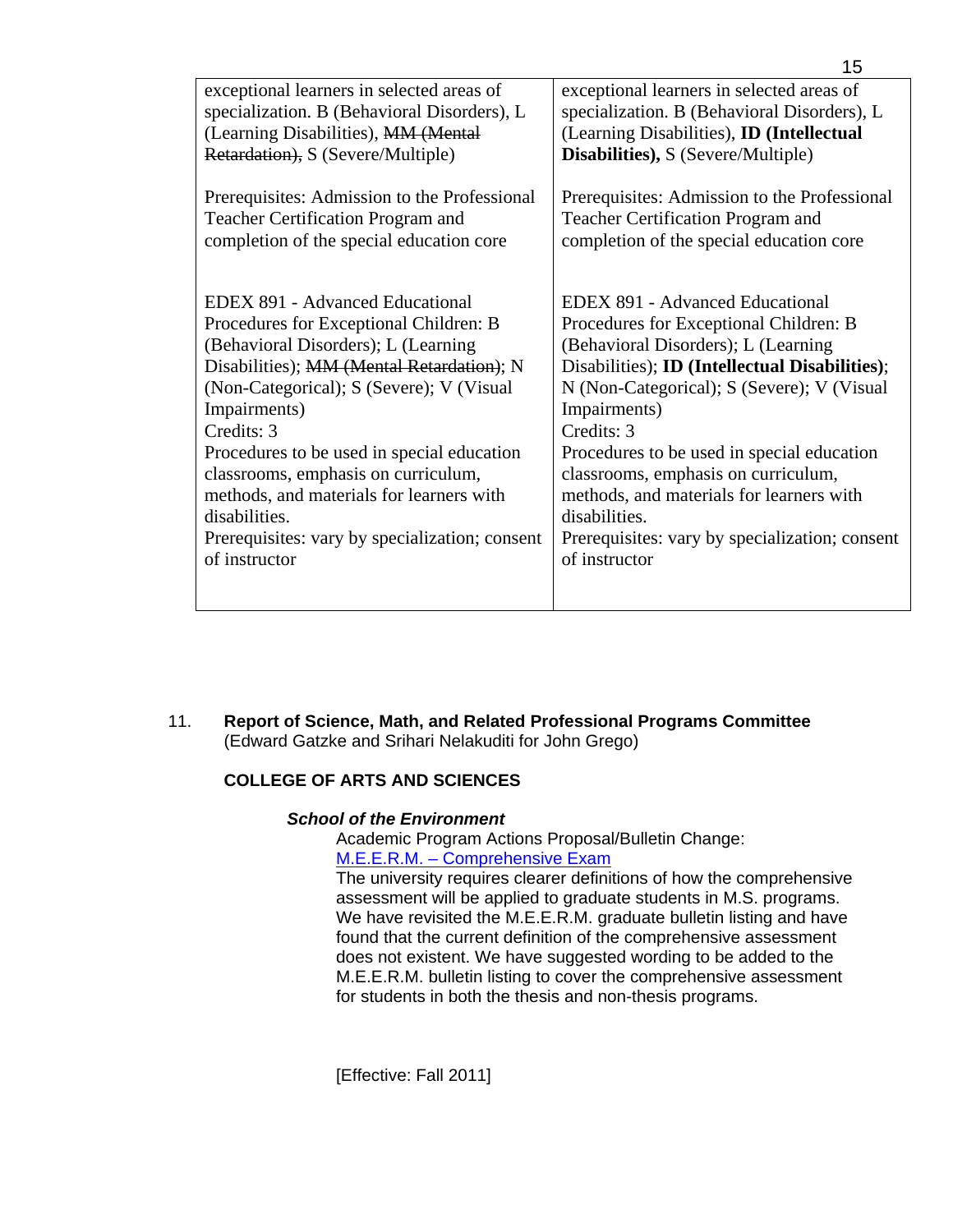#### **APPROVED**

#### [Ph.D. in Chemical Engineering](http://gradschool.sc.edu/gradcouncil/curr_docs/APAPhDChemicalEng_201111.pdf)

The Department of Chemical Engineering faculty have voted in favor of reducing the number of 3-credit graduate course required for the Ph.D. degree from ten to eight. Reasons for this change in the Ph.D. program include:

- 1. to make it identical to that already required for the M.S. degree;
- 2. to place more emphasis on research; and
- 3. to keep it in line with many peer institutions, some of which do not formally require ANY courses for the Ph.D. degree. It is anticipated that doing so will make USC's program in Chemical Engineering more attractive to highly-qualified American students.

[Effective: Fall 2011]

### **SCHOOL OF MEDICINE**   *Biomedical Sciences*

Academic Program Actions Proposal/Bulletin Change:

## **APPROVED**

## [M.S. in Biomedical Sciences](http://gradschool.sc.edu/gradcouncil/curr_docs/APAMSBiomedicalSciences_201111.pdf)

 We propose to modify the required core courses in the Biomedical Sciences M.S. program as indicated on the accompanying Bulletin Change Form to allow one of several biochemistry courses (BMSC 707, BMSC 754 or BIOL717) and one of several graduate level cell biology courses (BMSC 702, BMSC 708 or BIOL 714) to fulfill the core curriculum requirements. The requested change would also remove Structure and Function of Nucleic Acids (BIOL 711) from our list of required courses. In our opinion, these changes will provide greater flexibility for our program to meet the long-term educational needs of the Biomedical Sciences M.S. students but maintain the rigor of this program. In addition, by giving students the option to choose between different advanced biochemistry-related courses (BMSC 707, BMSC 754 or BIOL 717) and different advanced cell biology-related courses (BMSC 702, BMSC 708 or BIOL 714), they will have greater flexibility in scheduling elective courses, research rotations and teaching assistantships. This will also allow students who complete the Biomedical Certificate program Ito move seamlessly into the Biomedical Sciences M.S. program.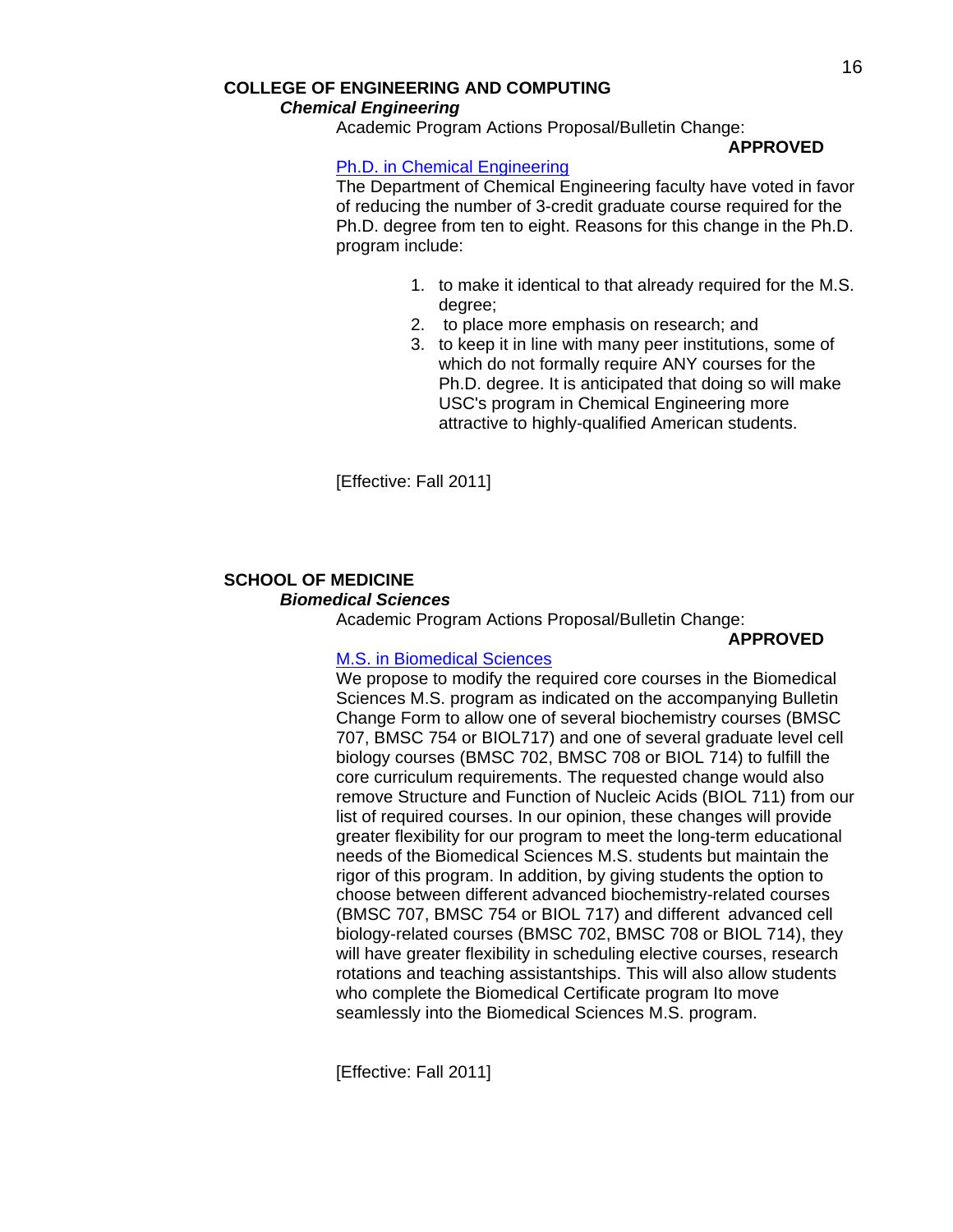#### **APPROVED**

[M.S. in Biomedical Sciences – Comprehensive Assessment](http://gradschool.sc.edu/gradcouncil/curr_docs/APAMSBiomedicalSciencesCompAss_201111.pdf)

The proposed changes add statements to the bulletin relating to the comprehensive assessment. This program will utilize the thesis and thesis defense as an assessment of the ability of the student to synthesize and integrate knowledge across the biomedical discipline. Statements to this effect are being added to the "Degree Requirements" section of the M.S. in Biomedical Sciences entry to the *Graduate Studies Bulletin*.

[Effective: Fall 2011]

#### *Genetic Counseling*

New Course Proposal: **APPROVED** 

 **MBIM 790 –** [Independent Study \(1-3\)](http://gradschool.sc.edu/gradcouncil/curr_docs/NCPMBIM790_201111.pdf) Provides graduate students with an opportunity to develop their own course work in conjunction with the instruction.

Prereq: Independent Study Contract approved by Instructor, Advisor, and Department Chair or Graduate Director

[Effective: Fall 2011]

## *Nurse Anesthesia*

 Course Change Proposal: **APPROVED From: PHPH 760 – [Clinical Problems in Anesthesia \(1-3\)](http://gradschool.sc.edu/gradcouncil/curr_docs/CCPPHPH760_201111.pdf)** Tutorial instruction in anesthesia. This course may be repeated up to a maximum of 6 credits total.

> Special Permission: Instructor Enrollment Restrictions: None

**To: PHPH 760 –** Clinical Problems in Anesthesia (1-3) Tutorial instruction in anesthesia. This course may be repeated up to a maximum of 6 credits total.

> Special Permission: None Enrollment Restrictions: Nursing Anesthesia students

[Effective: Summer I 2011]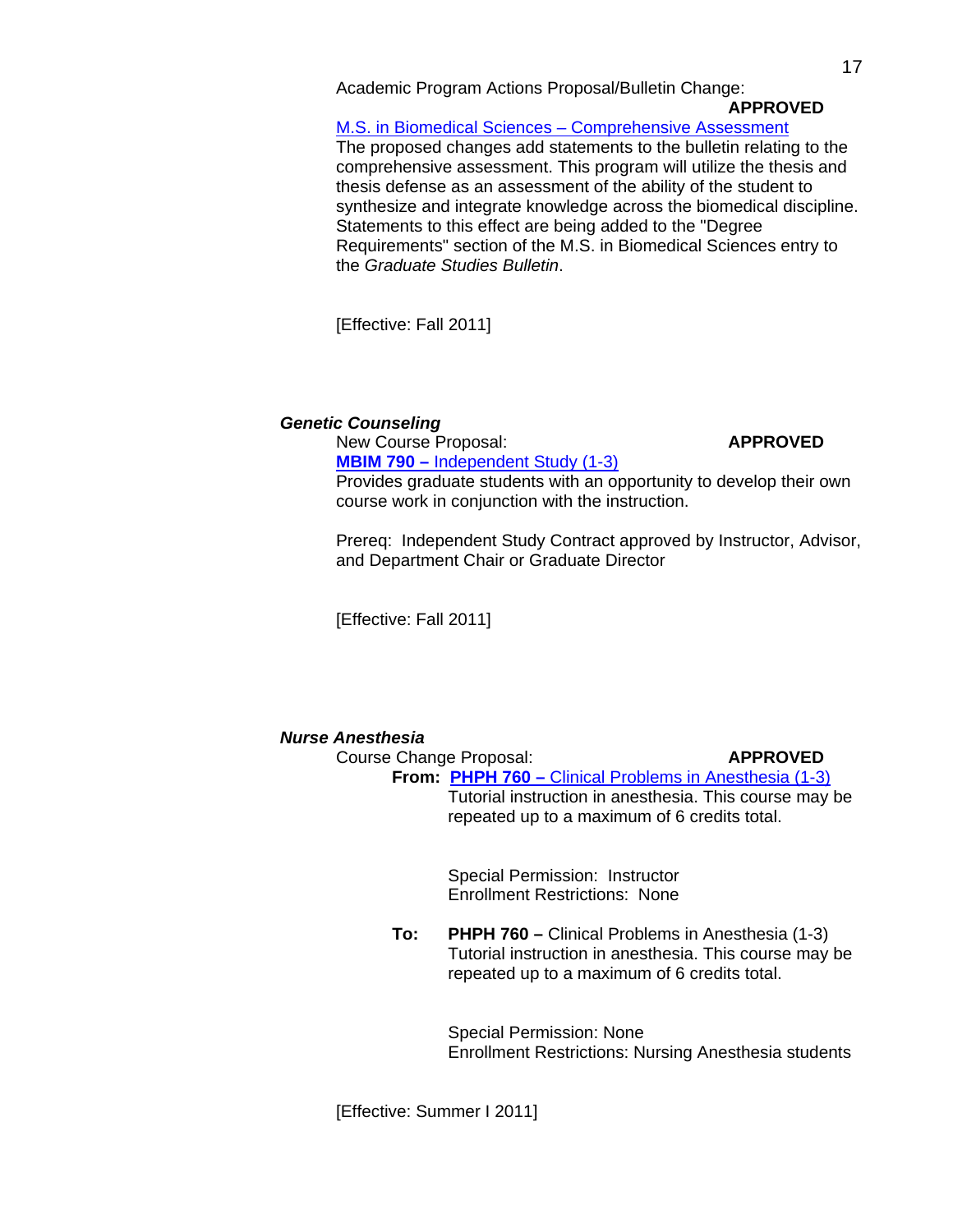Course Change Proposal: **APPROVED**

**From: PHPH 772 – [Seminar in Anesthesia \(1-2\)](http://gradschool.sc.edu/gradcouncil/curr_docs/CCPPHPH772_201111.pdf)** Group discussions by students and staff based on literature surveys and current research in anesthesia.

> Special Permission: Instructor Enrollment Restrictions: None

**To: PHPH 772 –** Seminar in Anesthesia (1-2) Group discussions by students and staff based on literature surveys and current research in anesthesia.

> Special Permission: None Enrollment Restrictions: Nursing Anesthesia students

[Effective: Summer I 2011]

4. **Report of the Petitions and Appeals Committee** (Nancy Zimmerman for Nic Ularu)

Laketa Sutton – Petition Denied; 11 approved, 1 abstained

## 5. **Other Committee Reports**

No report

## **6. Old Business**

None

# **7. New Business**

None

## **8. Good of the Order**

Dr. Zimmerman thanked Dr. Sanchez for his dedicated service as chair

## **9. Adjournment**

The meeting adjourned at 1:01 p.m.

**Nancy Zimmerman, Secretary**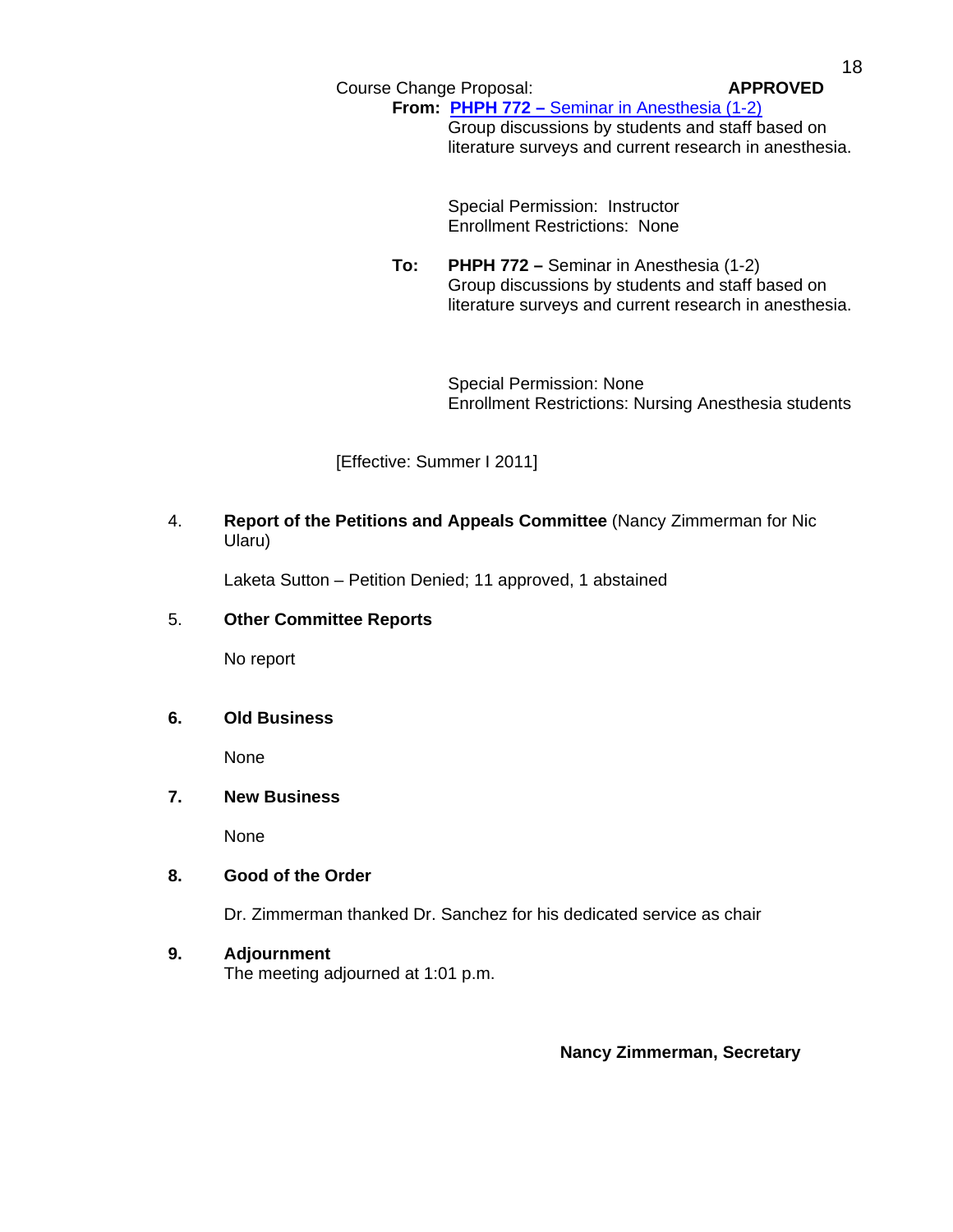cc: President Harris Pastides Vice President for Research and Graduate Education Stephen Kresovich Provost Michael Amiridis Deans Department Chairs Graduate Directors Barbara Blaney, University Registrar Jodie Morris, Office of the Registrar Aaron Marterer, Office of the Registrar Andy Graves, Office of the Registrar Nancy Floyd, Office of Institutional Assessment and Compliance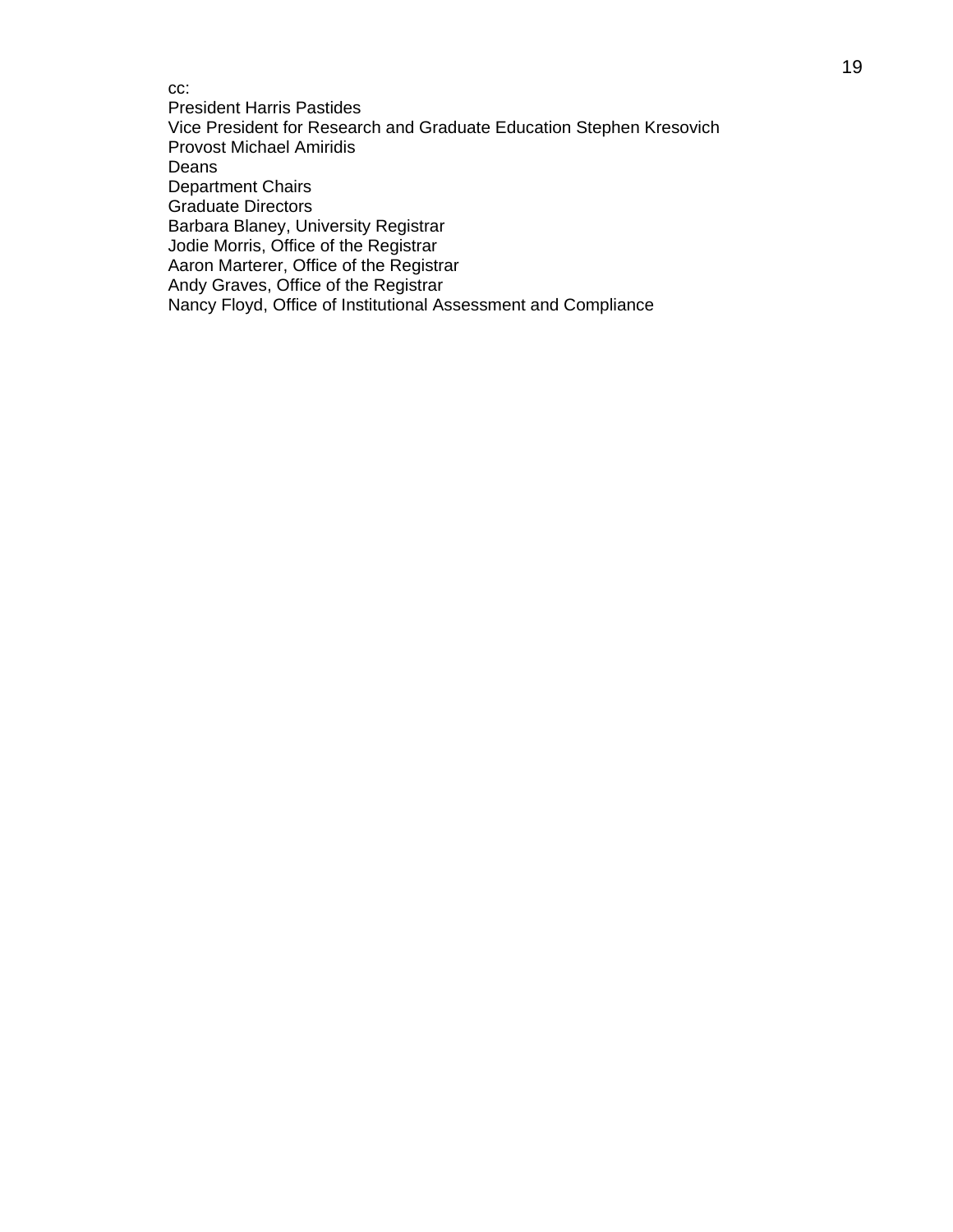| NIIMBER:<br><b>SECTION:</b>         | ACAF 4.00<br>Academic Affairs |  |
|-------------------------------------|-------------------------------|--|
| SUBJECT:                            | Graduate Assistantships       |  |
| DATE:                               | February 1, 1995              |  |
| LATEST REVISION: September 19, 2005 |                               |  |
| $Dol$ iau for                       | $\Lambda$ ll Compusso         |  |

| Policy for:    | All Campuses            |
|----------------|-------------------------|
| Procedure for: | All Campuses            |
| Authorized by: | Mark P. Becker, Provost |
| Issued by:     | Graduate School         |

## I. Policy

## A. Definition

- 1. A graduate assistant is a student enrolled in the Graduate School who assists, under faculty supervision, in the conduct of the University's total education program by providing teaching, research or other services. The categories for appointment are as follows: Graduate Staff Assistant—provides administrative assistance; Graduate Research Assistant—assists faculty or staff in conducting research; Graduate Instructional Assistant—assists with instruction, but cannot be listed as the instructor of record and must have attended a series of workshops complete training required for Graduate Teaching Assistants and Graduate Instructional Assistants sponsored by the Graduate School; Graduate Teaching Assistant—functions as an instructor of record for undergraduate courses, must attend a series of workshops for complete training required for -Graduate Teaching Assistants and Graduate Instructional Assistants sponsored by the Graduate School and have completed 18 semester hours of graduate course work in the discipline to be taught.
- 2. In addition to fulfilling functions that would otherwise be performed by regular faculty and staff members, graduate assistants also receive valuable practical experience as they prepare for future teaching, research, or administrative responsibilities.
- 3. Graduate assistants are students who are special part-time employees of the University and are paid by the University's Payroll Department. In addition to receiving a stipend, non-South Carolina residents who are graduate assistants are assessed the in-state rate for tuition purposes.1 For the Fall and Spring terms, graduate assistants providing the above-mentioned services to the University will have a portion or all of their tuition paid by their hiring units. The tuition portion of a graduate assistant's compensation will be established by the hiring unit as a credit with the Bursar's Office against which tuition will be charged each semester. Students are responsible for any portion of their tuition and fees not covered by the employing unit and/or by their home department.
- 4. The Dean of the Graduate School is responsible for the implementation of these policies and regulations, and any deviations must have the Dean's prior written approval. These regulations apply to all graduate assistantships, regardless of funding source.

B. Hours and Fees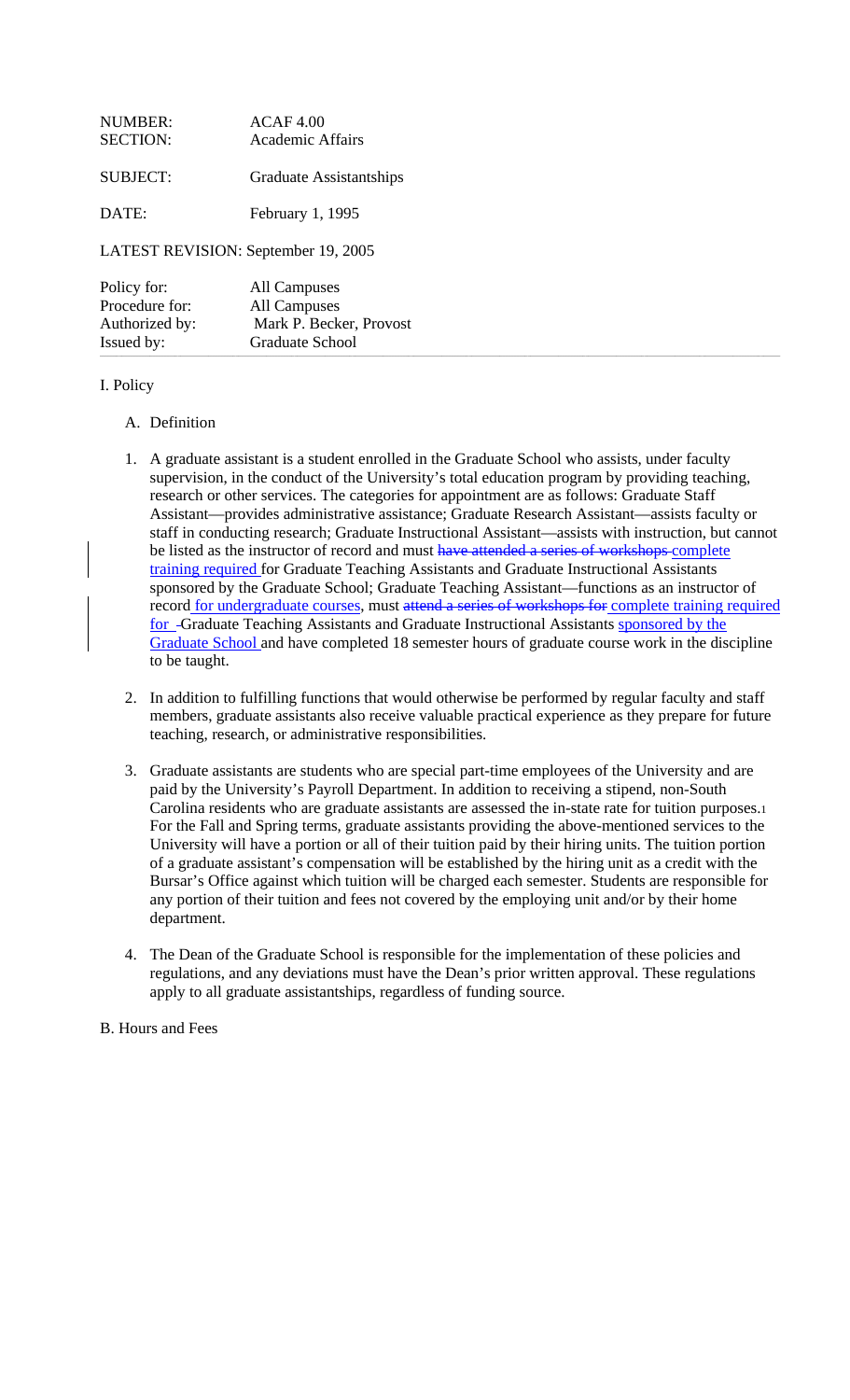- 1. The minimum number of hours of work required per week is ten, and the maximum is twenty. The minimum and maximum stipends will be published annually by the Graduate School. A graduate assistant's salary should be appropriate to the total number of hours being worked. The minimum enrollment requirement is six graduate hours per semester and the maximum is the number set by the student's college.
- 2. Different stipend regulations apply to summer graduate assistantships. Non-South Carolina residents who are graduate assistants during the preceding Spring term will be charged in-state tuition rates. Graduate assistants must enroll for at least one hour during the summer term(s) in which they are appointed.
- 3. Fee structures for graduate assistants vary among colleges as approved by the Board of Trustees. The current tuition for each college is available from the Office of the Bursar on the University web (http://www.sc.edu/bursar/studentfees.html). Fee structures are published by the Bursar's Office annually when changes occur.
- 4. Graduate assistants who are appointed after the first 20 days of a semester or after the first ten days of a Summer term (dates published annually by the Graduate School) will not be coded as such for tuition or other purposes during the term of appointment. Non-South Carolina residents who receive timely appointments as graduate assistants, but whose duties terminate before the midterm date of the term appointed, will be billed as out-of-state for tuition purposes.
- C. Fellowships or Traineeships
	- 1. In some instances, service as a Graduate Teaching Assistant may be required of a holder of a fellowship or a traineeship. Such service, which might involve teaching one course each semester, should be to the benefit of the graduate student's academic objective and not unduly delay the student's graduation.
	- 2. The holder of an assistantship may receive additional aid in the form of a fellowship or traineeship requiring no additional duties.
- D. Outside Employment

Graduate assistants are expected to devote full-time effort to their studies and their assistantship responsibilities. They are, therefore, discouraged from having additional employment on or off campus, during the term(s) for which they are appointed. In addition, regular University employees are not eligible for assistantships.

E. Outside Funding

Graduate assistantships funded by nonprofit organizations or State agencies other than USC are subject to approval by the Dean of the Graduate School. Students appointed to such positions will work for the sponsoring organizations, but will be under the general supervision of their departmental or college faculty, and their duties should be related to their academic programs. These appointments must be approved in advance. Graduate assistantships funded by organizations external to the University are considered to be grants and are administered by the Office of Sponsored Awards Management (SAM). Consistent with I.A.3 above, externally-funded assistantships must include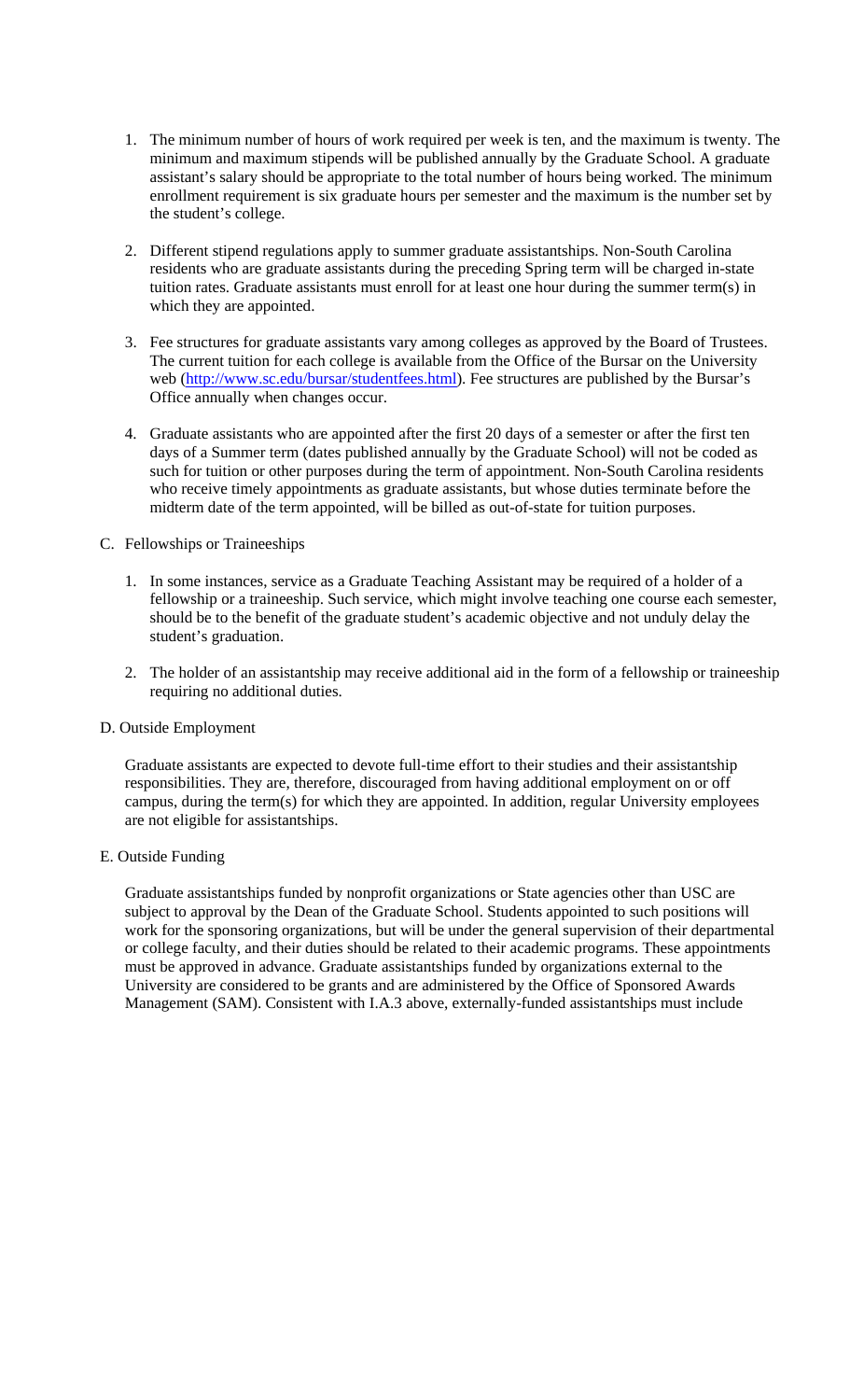funds to cover a portion of, or all, of a student's tuition. Any portion of the tuition not covered by the external sponsoring agency must be paid by the student's academic unit or by the student.

## F. MD/JD/PharmD Students

Students in the MD program are not eligible for graduate assistantships. JD students are eligible for appointments as research assistants or staff assistants in the School of Law. JD students enrolled in dual degree programs may be eligible for appointment as graduate assistants in schools or colleges other than the School of Law. JD students who are not South Carolina residents and who are appointed as research assistants or staff assistants are eligible for in-state Law School tuition rates if approved by the Law School Dean. Subject to the approval of the Executive Dean of the South Carolina College of Pharmacy, students in the PharmD program may be appointed as research assistants, staff assistants, teaching assistants, or instructional assistants. PharmD students appointed as teaching or instructional assistants must complete workshops sponsored by the Graduate School.

#### II. Procedures Admission Status

To be eligible for appointment as a graduate assistant, a student must be fully or conditionally admitted to a degree program.

## B. Employment Regulations

- 1. A graduate assistant's stipend must be offered for the academic year, semester, or summer term, rather than an hourly basis. The academic year begins August 16th and ends May 15th.
- 2. Summer research or staff appointments may begin May 16th and may continue until August 15th, but summer teaching or instructional assistantships are normally coterminous with session dates of the summer terms.
- 3. It is the responsibility of the department to discuss work schedules and expectations for performance and attendance with graduate assistants when they are appointed. Programs are responsible for monitoring that student work hours do not exceed the 20 hour maximum allowed by this policy. Normally, graduate assistants are not expected to work during examination periods and school holidays, however. Ggraduate assistants with teaching/grading responsibilities might typically must be required to-work during examination periods., but the **pPrograms should advise students of those responsibilities during the initial discussion of** work schedules and expectations and are expected to be sensitive to the graduate assistants' personal examination schedules in defining assistantship schedule and work expectations. Graduate assistants who fail to perform their duties may be terminated from their appointment.
- 3.4. It is the responsibility of the department to provide performance assessment criteria and do conduct periodic performance review of graduate assistants. Graduate assistants who fail to perform their duties may be terminated from their appointment.

4.5. Graduate assistants do not accrue sick leave, so work missed due to illness should be made up.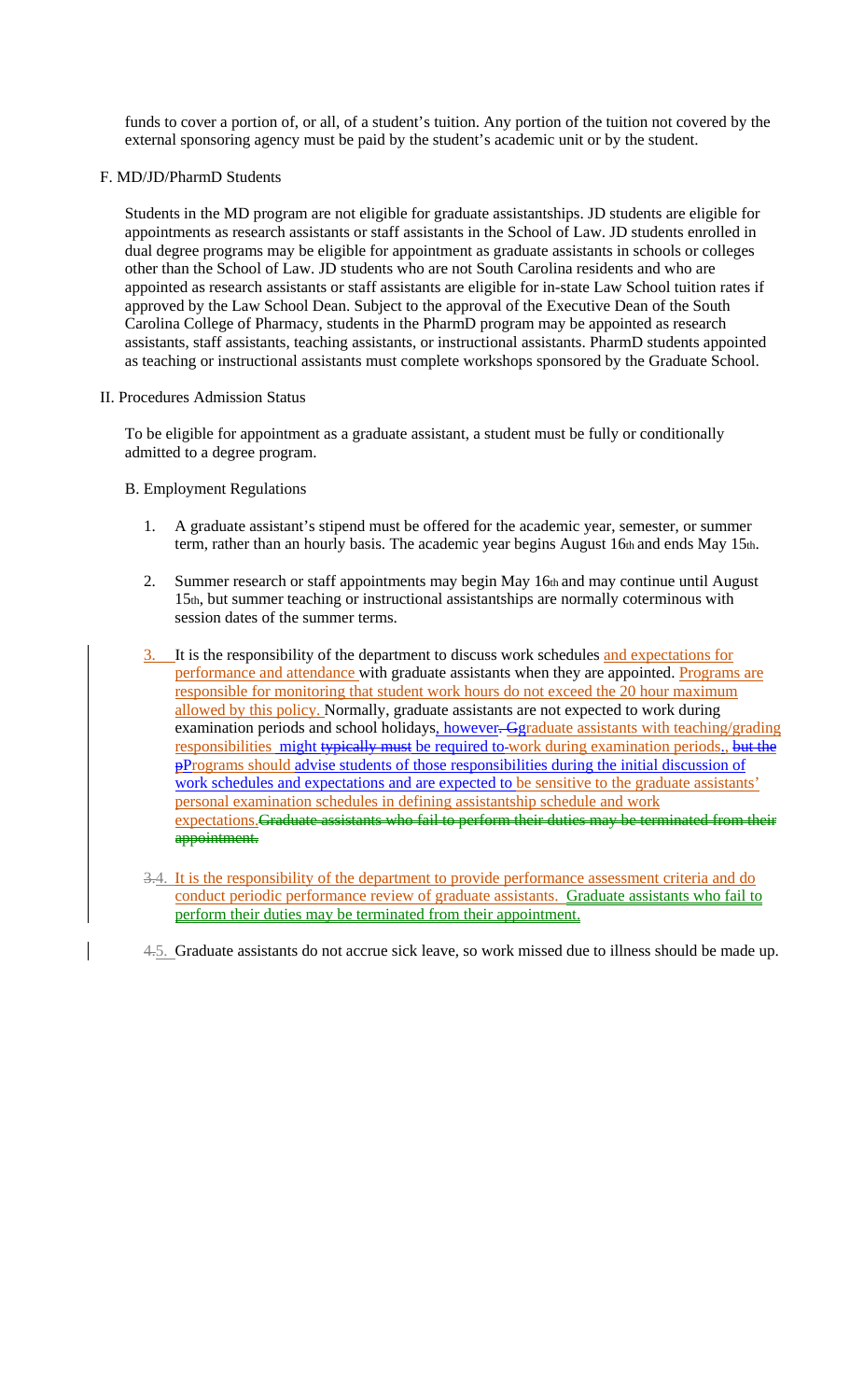#### **<http://bulletin.sc.edu/content.php?catoid=35&navoid=3814>**

#### **Doctoral Program Committees**

Each doctoral student will have three academic committees during the course of doctoral study, the Advisory Committee, the Written and Oral Comprehensive Examination Committee, and the Dissertation and Dissertation Defense Committee. Each of the three committees has an assigned function and must conform to policies of The Graduate School on doctoral committee membership. Membership on doctoral committees, excluding the outside member, is limited to regular members of the graduate faculty and those who hold special term appointments with approval to serve as <sup>a</sup> regular member of a doctoral committee. Each doctoral committee must have no more than one outside member. The three committees may or may not have the same members.

As defined in The Faculty Manual, regular members of the graduate faculty on the Columbia campus shall include the president; provost; dean of The Graduate School; associate dean of The Graduate School; and chairs of academic departments offering degrees conferred by The Graduate School. Faculty members holding the Ph.D. or other terminal degree in their respective field of study are considered to become regular members of the graduate faculty upon appointment to a tenured or tenure-track position at the University's Columbia campus.

Faculty members and scholars not otherwise eligible for regular membership on the graduate faculty may be appointed to term appointments. Term appointments are appropriate for USC faculty in the School of Law and the School of Medicine, emeriti USC professors, clinical and research faculty, faculty members at other institutions (including other campuses of the USC system), and others holding an appropriate terminal degree or other credentials that justify appointment as a regular committee member. <del>Term</del> appointment nominations for regular (not outside) membership on <sup>a</sup> doctoral committee are made to the dean of The Graduate School by the chair and dean of an academic unit using <sup>a</sup> term nomination (G‐[TAN](http://gradschool.sc.edu/doclibrary/documents/G-TAN.term.appointment.nomination.GS58.pdf)) form. A [database](http://gradschool.sc.edu/facstaff/faculty.asp) of persons approved to term appointments as graduate faculty, including any restrictions to those appointments, is maintained by The Graduate School.

#### **Doctoral Committees**

#### **Doctoral Advisory Committee**

The Advisory Committee is appointed by the program by the end of the first term of enrollment and should include two or three faculty from the student's academic program. This purpose of the Advisory Committee is to provide initial advisement of the student, guide academic planning and research efforts, and construct the program of study to file with The Graduate School. The Advisory Committee roster does not need to be submitted to the dean of The Graduate School for approval.

#### **Doctoral Exam and Dissertation Committee**

Each doctoral student will have <sup>a</sup> doctoral exam and dissertation committee (hereafter called the doctoral committee) during the course of doctoral study to serve multiple functions: preparation and evaluation of the written and oral comprehensive examinations, supervision and support of the dissertation research, and the dissertation defense. This committee has assigned functions and must conform to policies of The Graduate School on doctoral committee membership. Each doctoral committee must have no more than one outside member. <u>Programs may define separate doctoral committees as needed for</u> separate functions such as comprehensive examination, recital, and dissertation; these separate committees must all be approved by the Graduate School.

At minimum, the doctoral committee 1) administers the oral and written portions of the comprehensive examination; and 2) directs the research and preparation of the student's dissertation, examines the student on the content of the dissertation, directs the student to complete documents required for graduation, and signs forms required for graduation. Other functions may be defined by the program.

Membership on doctoral committees, excluding the outside member, is limited to regular members of the graduate faculty and those who hold special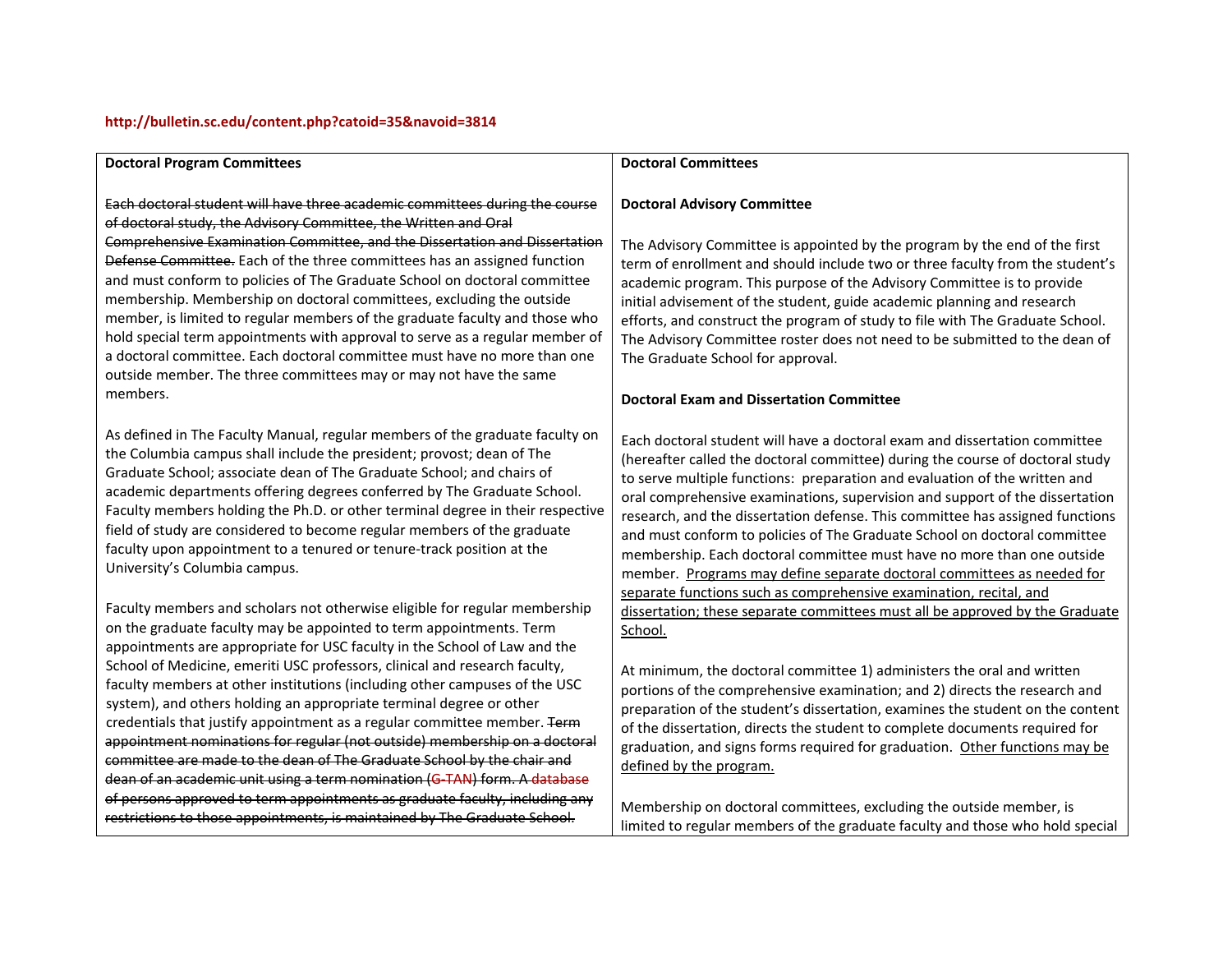| Persons with term appointments to the graduate faculty may serve on, but                                                                                                                                                                                                                                                                                                                                                                                                                                                                                                                                                                                                               | term appointments with approval to serve as a regular member of a doctoral                                                                                                                                                                                                                                                                                                                                                                                                                                                                                                                                                                                                                                                                                       |
|----------------------------------------------------------------------------------------------------------------------------------------------------------------------------------------------------------------------------------------------------------------------------------------------------------------------------------------------------------------------------------------------------------------------------------------------------------------------------------------------------------------------------------------------------------------------------------------------------------------------------------------------------------------------------------------|------------------------------------------------------------------------------------------------------------------------------------------------------------------------------------------------------------------------------------------------------------------------------------------------------------------------------------------------------------------------------------------------------------------------------------------------------------------------------------------------------------------------------------------------------------------------------------------------------------------------------------------------------------------------------------------------------------------------------------------------------------------|
| may not chair, doctoral committees.                                                                                                                                                                                                                                                                                                                                                                                                                                                                                                                                                                                                                                                    | committee. As defined in The Faculty Manual, regular members of the                                                                                                                                                                                                                                                                                                                                                                                                                                                                                                                                                                                                                                                                                              |
| Note: Major points that should be noted with regard to committee                                                                                                                                                                                                                                                                                                                                                                                                                                                                                                                                                                                                                       | graduate faculty on the Columbia campus shall include the president; provost;                                                                                                                                                                                                                                                                                                                                                                                                                                                                                                                                                                                                                                                                                    |
| membership:                                                                                                                                                                                                                                                                                                                                                                                                                                                                                                                                                                                                                                                                            | dean of The Graduate School; associate dean of The Graduate School; and                                                                                                                                                                                                                                                                                                                                                                                                                                                                                                                                                                                                                                                                                          |
| A majority of the committee composition must be regular members                                                                                                                                                                                                                                                                                                                                                                                                                                                                                                                                                                                                                        | chairs of academic departments offering degrees conferred by The Graduate                                                                                                                                                                                                                                                                                                                                                                                                                                                                                                                                                                                                                                                                                        |
| $\bullet$                                                                                                                                                                                                                                                                                                                                                                                                                                                                                                                                                                                                                                                                              | School. Faculty members holding the Ph.D. or other terminal degree in their                                                                                                                                                                                                                                                                                                                                                                                                                                                                                                                                                                                                                                                                                      |
| of the Graduate School faculty.                                                                                                                                                                                                                                                                                                                                                                                                                                                                                                                                                                                                                                                        | respective field of study are considered to become regular members of the                                                                                                                                                                                                                                                                                                                                                                                                                                                                                                                                                                                                                                                                                        |
| A doctoral committee member whose Graduate School faculty                                                                                                                                                                                                                                                                                                                                                                                                                                                                                                                                                                                                                              | graduate faculty upon appointment to a tenured or tenure-track position at                                                                                                                                                                                                                                                                                                                                                                                                                                                                                                                                                                                                                                                                                       |
| $\bullet$                                                                                                                                                                                                                                                                                                                                                                                                                                                                                                                                                                                                                                                                              | the University's Columbia campus.                                                                                                                                                                                                                                                                                                                                                                                                                                                                                                                                                                                                                                                                                                                                |
| eligibility expires (e.g., emeritus faculty) while a student is still                                                                                                                                                                                                                                                                                                                                                                                                                                                                                                                                                                                                                  | Faculty members and scholars not otherwise eligible for regular membership                                                                                                                                                                                                                                                                                                                                                                                                                                                                                                                                                                                                                                                                                       |
| pursuing the degree may continue to serve until the student                                                                                                                                                                                                                                                                                                                                                                                                                                                                                                                                                                                                                            | on the graduate faculty may be appointed to term appointments. Term                                                                                                                                                                                                                                                                                                                                                                                                                                                                                                                                                                                                                                                                                              |
| completes the program or the committee is dissolved.                                                                                                                                                                                                                                                                                                                                                                                                                                                                                                                                                                                                                                   | appointments are appropriate for USC faculty in the School of Law and the                                                                                                                                                                                                                                                                                                                                                                                                                                                                                                                                                                                                                                                                                        |
| To continue to serve in the capacity as chair or regular member is a special<br>exception. This request (with a valid academic justification) must have the<br>endorsements of the academic program faculty, chair of the department,<br>graduate director, and academic dean. Once these approvals are affirmed, the<br>petition is presented to the dean of The Graduate School for final approval.<br>Otherwise, a change in the committee composition must be presented to the<br>dean of The Graduate School replacing the now ineligible member.                                                                                                                                 | School of Medicine, emeriti USC professors, clinical and research faculty,<br>faculty members at other institutions (including other campuses of the USC<br>system), and others holding an appropriate terminal degree or other<br>credentials that justify appointment as a doctoral committee member. Persons<br>with term appointments to the graduate faculty may serve on, but may not<br>chair, doctoral committees.                                                                                                                                                                                                                                                                                                                                       |
| The outside member may be a regular member of the graduate faculty in<br>another department/program at USC, a faculty member from another<br>institution, or a qualified professional from the private or governmental<br>sectors. The outside member is nominated by the academic unit to the dean of<br>The Graduate School. Approval is based on the nominee's qualifications<br>provided on a resume or curriculum vitae and relevance to the student's major<br>field or research as explained in the justification submitted by the graduate<br>director of the program with the nomination. Outside members do not need<br>to have term appointments to serve on the committee. | The outside member may be a regular member of the graduate faculty in<br>another department/program at USC, a faculty member from another<br>institution, or a qualified professional from the private or governmental<br>sectors. The outside member is nominated by the academic unit to the dean of<br>The Graduate School. Approval is based on the nominee's qualifications<br>provided on a resume or curriculum vitae and relevance to the student's major<br>field or research as explained in the justification submitted by the graduate<br>director of the program with the nomination. Outside members do not need<br>to have term appointments to serve on the committee.<br>Major points that should be noted with regard to committee membership: |
| The Advisory Committee is appointed by the program by the end of the first<br>term of enrollment and should include two or three faculty from the student's<br>academic program. This purpose of the Advisory Committee is to provide<br>initial advisement of the student, guide academic planning and research<br>efforts, and construct the program of study to file with The Graduate School.<br>Often the Advisory Committee also oversees the qualifying examination. The                                                                                                                                                                                                        | At least half of the doctoral committee composition must be regular<br>$\bullet$<br>members of the Graduate School faculty.<br>The majority of each doctoral committee must be regular or term<br>$\bullet$<br>graduate faculty members in the student's area of research.<br>The committee must include no fewer than four members, one of<br>$\bullet$                                                                                                                                                                                                                                                                                                                                                                                                         |